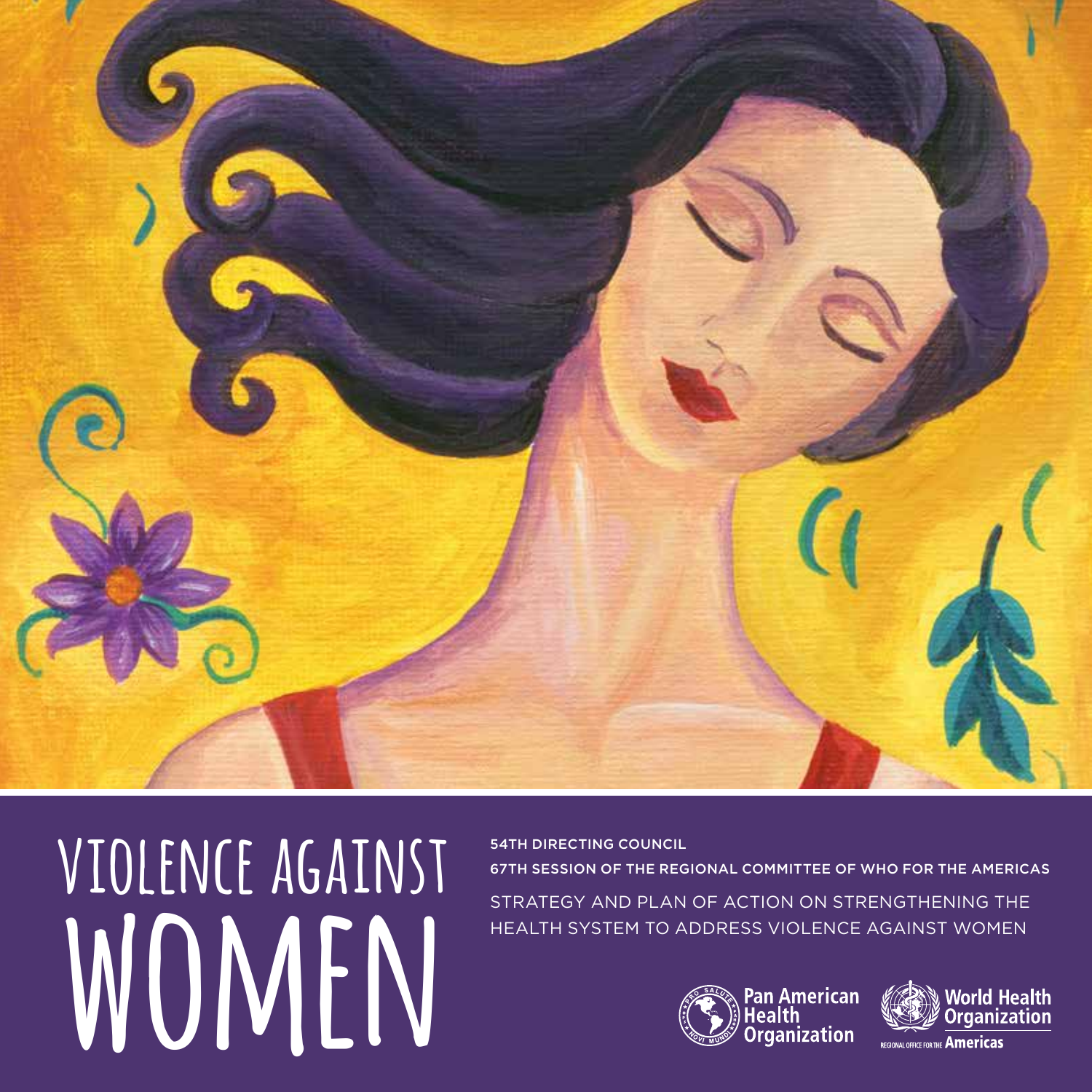**54th DIRECTING COUNCIL** 67th SESSION OF THE REGIONAL COMMITTEE OF WHO FOR THE AMERICAS Washington, D.C., USA 28 September–2 October 2015

Agenda Item 4.6 CD54/9, Rev. 2 30 September 2015 Original: English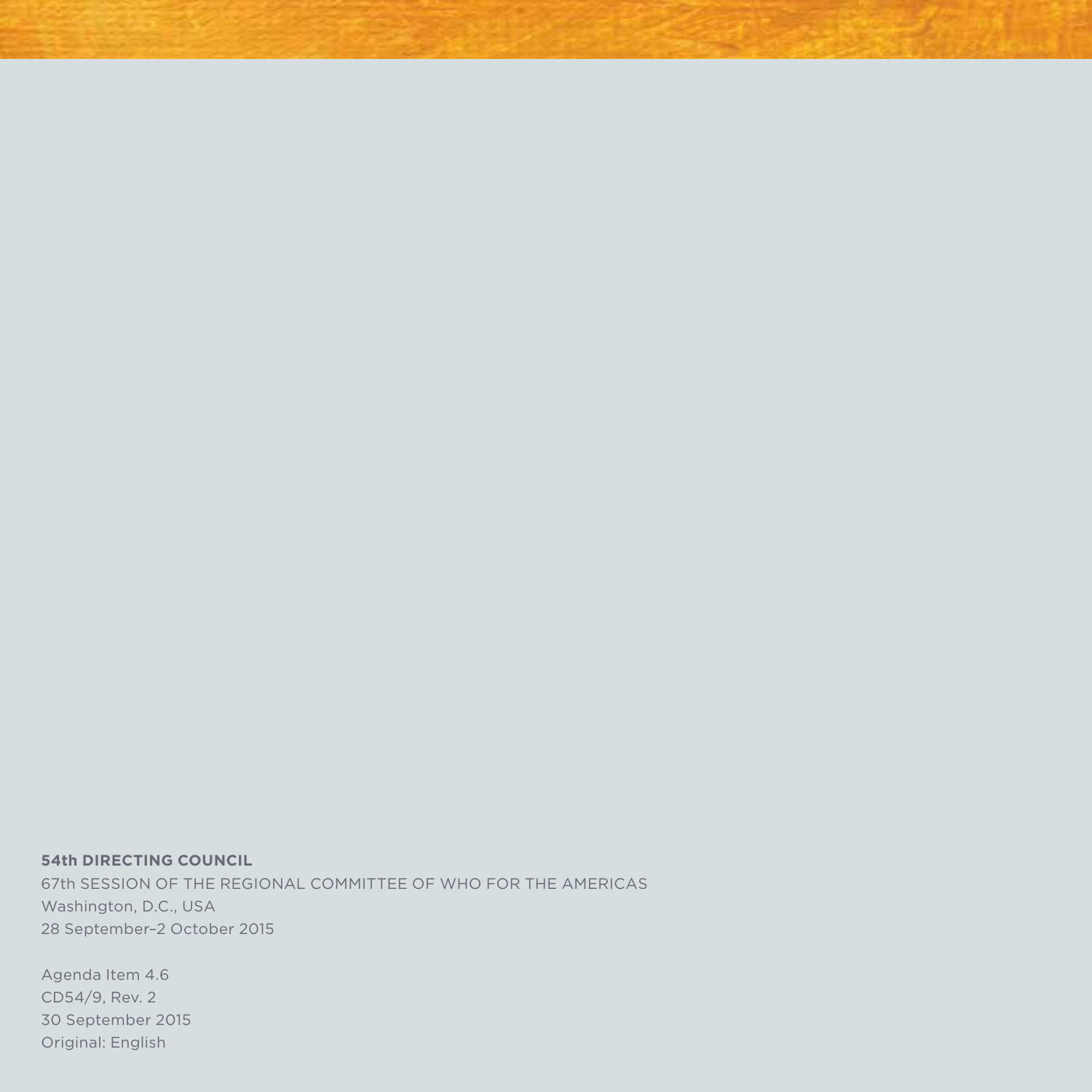# **violence against women**

STRATEGY AND PLAN OF ACTION ON STRENGTHENING THE HEALTH SYSTEM TO ADDRESS VIOLENCE AGAINST WOMEN

**54TH DIRECTING COUNCIL** 67TH SESSION OF THE REGIONAL COMMITTEE OF WHO FOR THE AMERICAS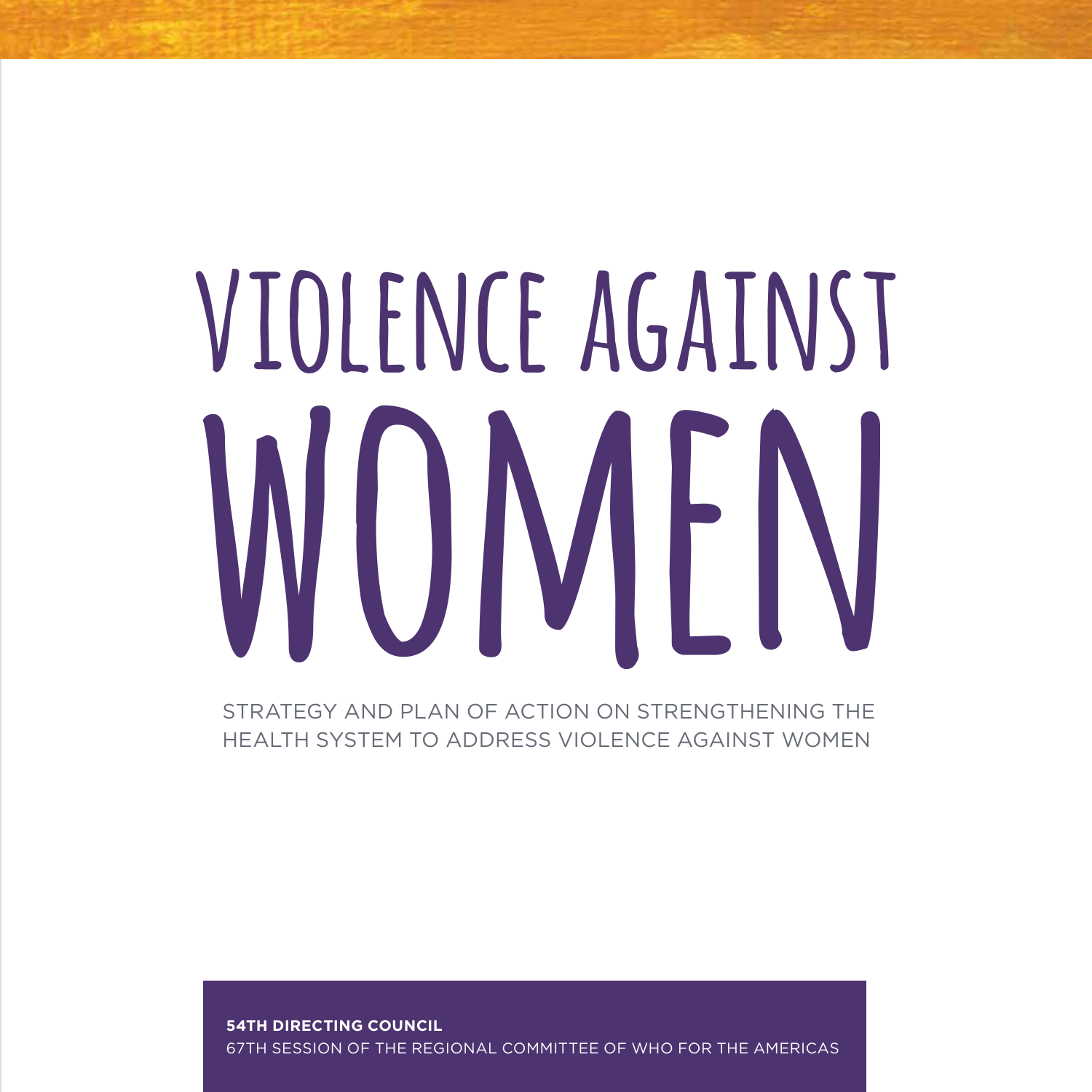# **PREFACE**

Violence against women affects one in three women in the Americas and can lead to profound and long-lasting health consequences for survivors, including physical injury, unwanted pregnancy, abortion, sexually transmitted infections (including HIV/AIDS) and a range of negative mental health outcomes. The international community has increasingly recognized that all efforts to improve women's health and well-being will be limited unless they also tackle the problem of violence against women.

Recognizing the urgent need to address violence against women globally, the 2030 Agenda for Sustainable Development adopted a target calling for the elimination of all forms of violence against women and girls under the gender equality goal.

Understanding the importance of the health system's role in addressing violence against women, ministers of health from 38 Member States of the Pan American Health Organization (PAHO) unanimously approved the 2015-2025 *Strategy and Plan of Action on Strengthening the Health System to Address Violence against Women* during the 54th Directing Council, 67th Session of the Regional Committee for the Americas of the World Health Organization (WHO), in October 2015. The strategy takes a public health approach to the problem of violence against women and offers a roadmap for how health systems can join a multisectoral effort to prevent and respond to such violence in the Americas. In approving this document, the Region of the Americas became the first WHO region to have its highest authorities endorse a framework for action on violence against women.

More than 100 individuals representing governments, civil society organizations, academic institutions, multilateral organizations and United Nations agencies participated in the development of this strategy and plan of action and expressed their commitment to support its implementation.

By adopting the *Strategy and Plan of Action on Strengthening the Health System to Address Violence against Women*, PAHO Member States have not only recognized that violence against women is a public health and human rights problem but have also pledged to ensure that their health systems fulfill their responsibilities to prevent and respond to such violence.

It is my sincere hope that this strategy and plan of action will not only provide guidance but also motivate everyone in the public health community to step up their efforts so that, together, we can eliminate the scourge of violence against women in our hemisphere.

> Carissa F. Etienne Director, PAHO/WHO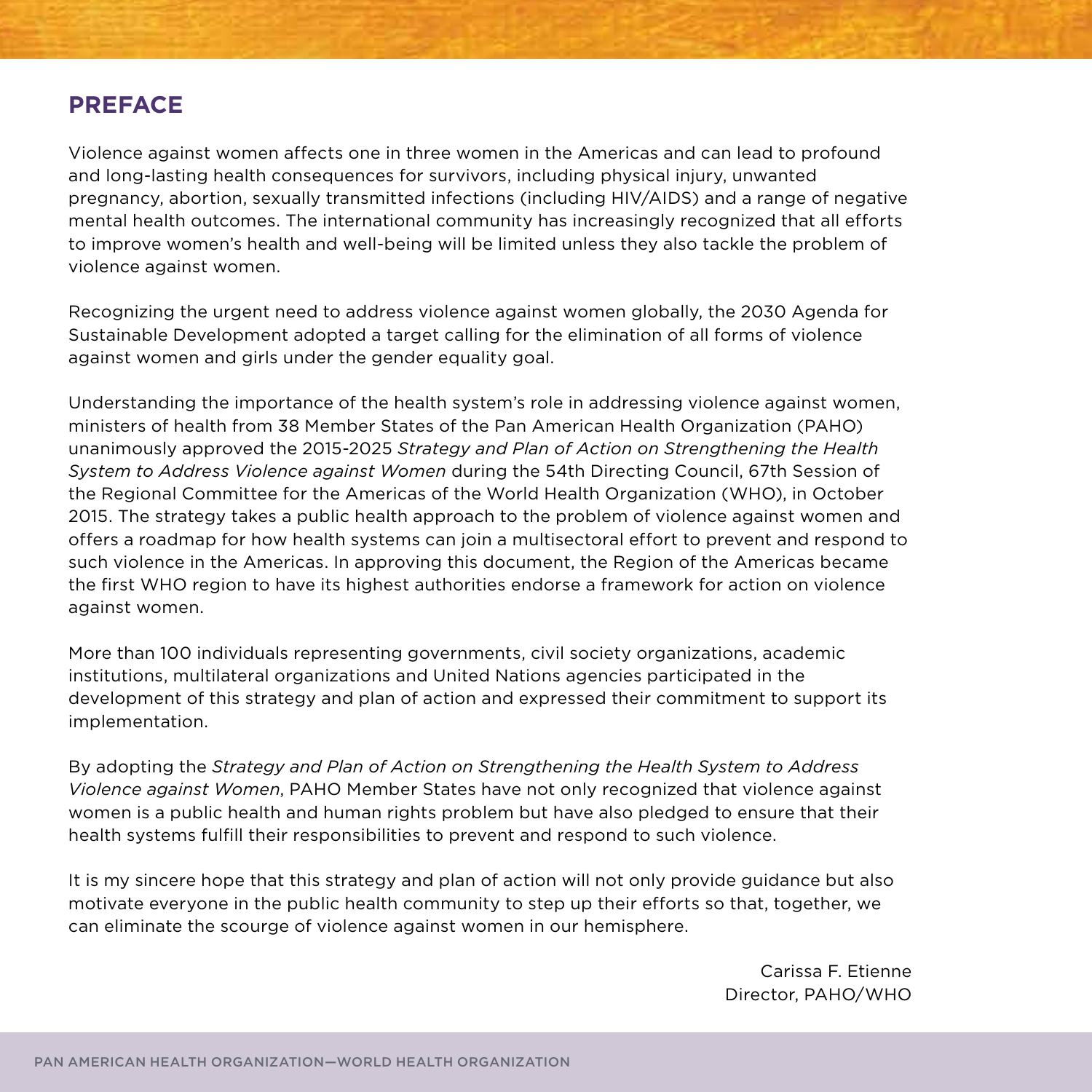# **Strategy and Plan of Action on Strengthening the health system to address violence against women**

# **Introduction**

- 1. Violence against women, an extreme form of gender inequality, is a public health and human rights problem that affects large numbers of women worldwide *(1)*. In the Region of the Americas ("the Region"), one in three women has experienced intimate partner violence or sexual violence by a non-partner during her lifetime *(1)*. Women belonging to some ethnically marginalized and indigenous groups are often at higher risk *(2, 3)*.
- 2. The United Nations (UN) Declaration on the Elimination of Violence against Women (A/ RES/48/104) defines violence against women as "any act of gender-based violence that results in, or is likely to result in, physical, sexual or mental harm or suffering to women, including threats of such acts, coercion or arbitrary deprivation of liberty, whether occurring in public or in private life" *(4)*.
- 3. Violence against women takes many forms, but sexual, physical and emotional violence by a male partner are the most prevalent forms *(5)*. Violence against women has long lasting and profound consequences for women's physical and mental health; children's health and psychosocial development; the well-being of families and communities; and national budgets and economic development *(1)*.
- 4. Preventing and responding effectively to violence against women requires coordinated, multisectoral action. The Pan American Health Organization's

Strategy and Plan of Action on Strengthening the Health System to Address Violence against Women for 2015 2025 ("Strategy and Plan of Action") offers a concrete roadmap to address the Region's priorities for preventing and responding to violence against women. The Strategy and Plan of Action is designed to step up efforts by Member States, the Pan American Sanitary Bureau ("the Bureau"), and international organizations. This document takes a public health approach and focuses on what health systems can do as a complement to important actions undertaken by other sectors.

- 5. The Bureau recognizes that violence can occur at all stages of life—childhood, adolescence, adulthood, and old age. All violence against male and female children and adults can lead to negative health outcomes that should be addressed by health systems. There are compelling reasons for a specific focus on violence against women, however, including its invisibility within national and international statistics, its social acceptability, the economic and social barriers to help-seeking (including shame and stigma), weak legal sanctions, and health systems' limited capacity to identify and care for survivors *(6)*.
- 6. Violence against women has recently received significant international attention, creating momentum to catalyze change. Of particular note are the following:
	- a) the World Health Assembly (WHA) resolution Strengthening the role of the health system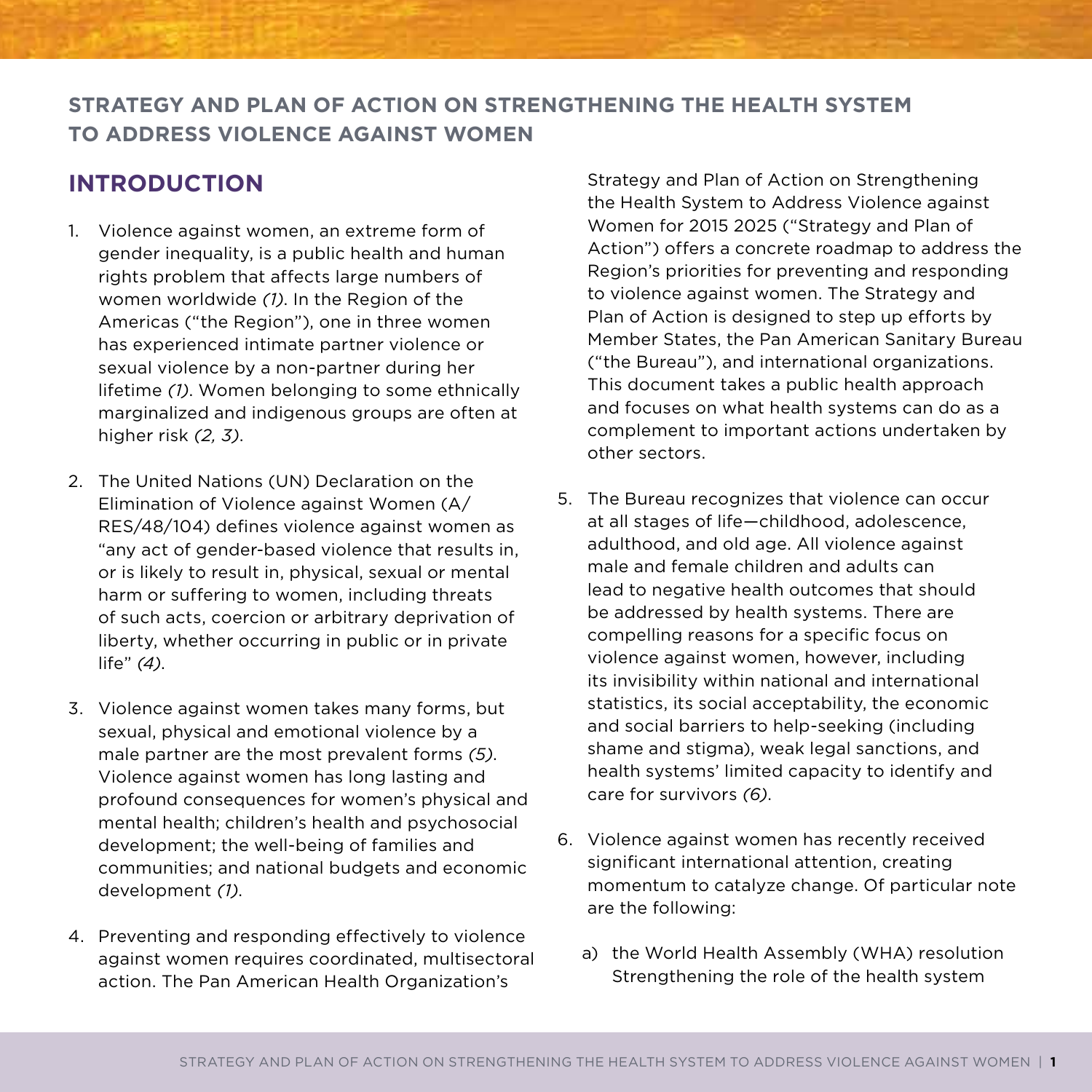in addressing violence, in particular against women and girls, and against children, adopted by consensus in May 2014 *(7)*;

- b) review of the International Conference on Population and Development Beyond 2014 by the United Nations Population Fund (UNFPA) in which countries identified violence against women as an area of priority for action *(8)*;
- c) efforts to report on violence against women in the 20 year anniversary of the Beijing Declaration and Platform for Action (Beijing+20) *(9)*;
- d) the inclusion of a specific target on eliminating all forms of violence against women and girls within the 2030 Agenda for Sustainable Development *(10)*.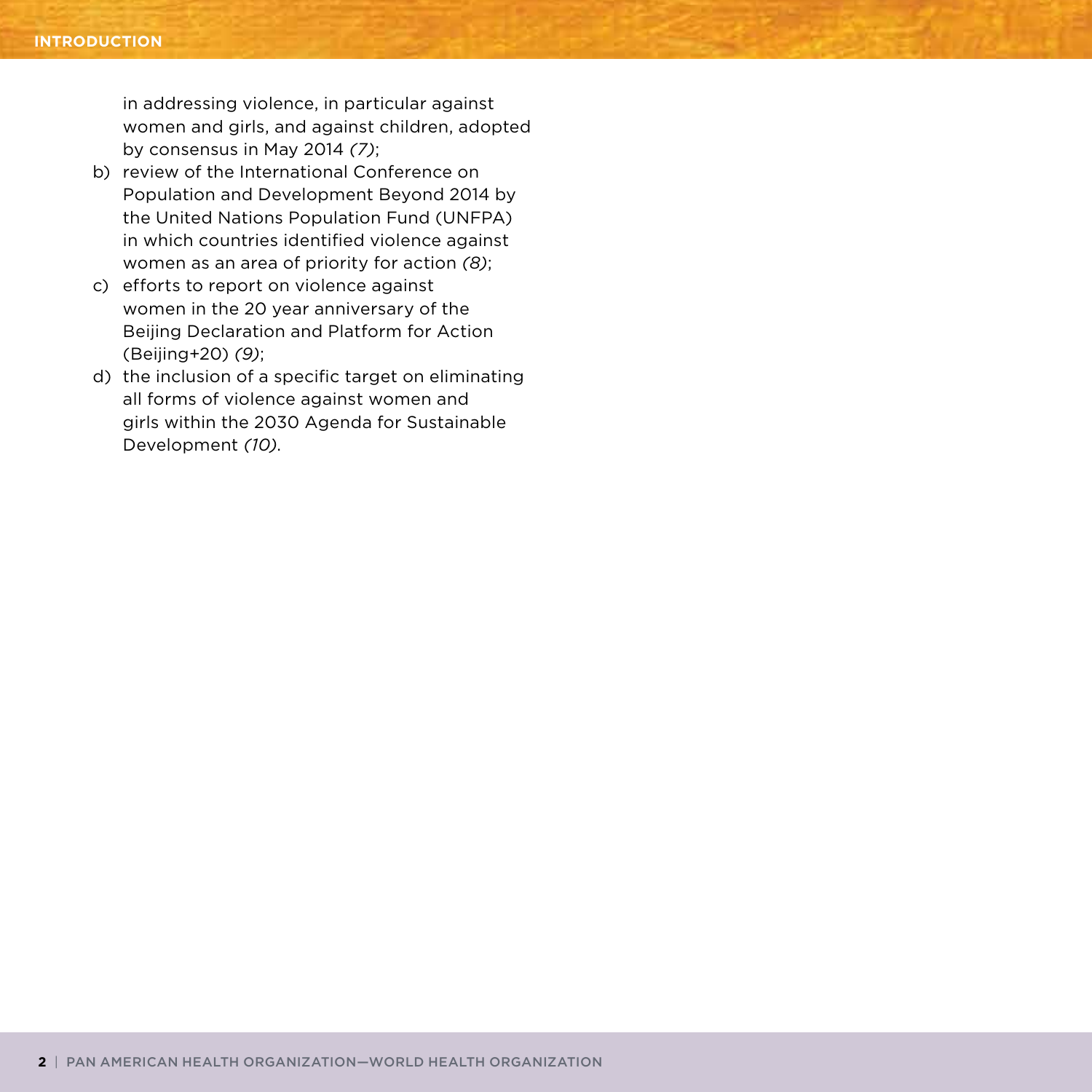# **Background**

- 7. As a result of *a)* efforts of women's organizations, *b)* increased commitment by governments, *c)* innovative public policies, and *d)* growing evidence on magnitude and consequences, the international community has increasingly recognized violence against women as a violation or abuse of human rights with important public health ramifications *(11)*.
- 8. The Convention on the Elimination of All Forms of Discrimination against Women (1981) aimed to eliminate all forms of discrimination against women and the related General Recommendations. The 1993 Declaration on the Elimination of Violence against Women recognized "the urgent need for the universal application to women of the rights and principles with regard to equality, security, liberty, integrity and dignity of all human beings" *(4)*. The 1994 Inter-American Convention on the Prevention, Punishment, and Eradication of Violence against Women, known as the Convention of Belém do Pará, described violence against women as a violation of human rights and fundamental freedoms *(3)*.
- 9. Many recent efforts across the UN system have sought to address violence against women, including the International Conference on Population and Development, the Beijing Declaration and Platform for Action, General Assembly and Human Rights Council resolutions, and meetings of the Commission on the Status of Women *(12-15)*. In 2006, the Secretary-General's study "Ending violence against women: From words to action," called on the UN to take stronger action to address violence against women *(11)*. In addition, the 2030 Agenda for

Sustainable Development adopted a target on the elimination of all forms of violence against all women and girls under its stand-alone gender equality goal *(10)*.

10. Various PAHO and World Health Organization (WHO) resolutions recognize violence as a worldwide public health problem and identify women as a group at increased risk of experiencing specific types of violence *(16–19)*. The 2014 WHA resolution (*Strengthening the role of the health system in addressing violence, in particular against women and girls, and against children*) (WHA67.15) tasks WHO with the development of a Global Plan of Action to strengthen the role of the health system *(7)*. As part of a synchronized effort, PAHO's Directing Council simultaneously tasked the Bureau with the development of this Strategy and Plan of Action on violence against women.

# **Situational Analysis**

# **Forms and Prevalence of Violence against Women**

- 11. Many forms of violence disproportionately affect women *(1)*. At the global level, the most common forms of violence against women include but are not limited to:
	- a) intimate partner violence (physical, sexual, or psychological);
	- b) sexual violence (including rape) by nonpartners;
	- c) child, early, and forced marriage;
	- d) human trafficking, including forced prostitution and economic exploitation;
	- e) female genital mutilation/cutting and other harmful traditional practices;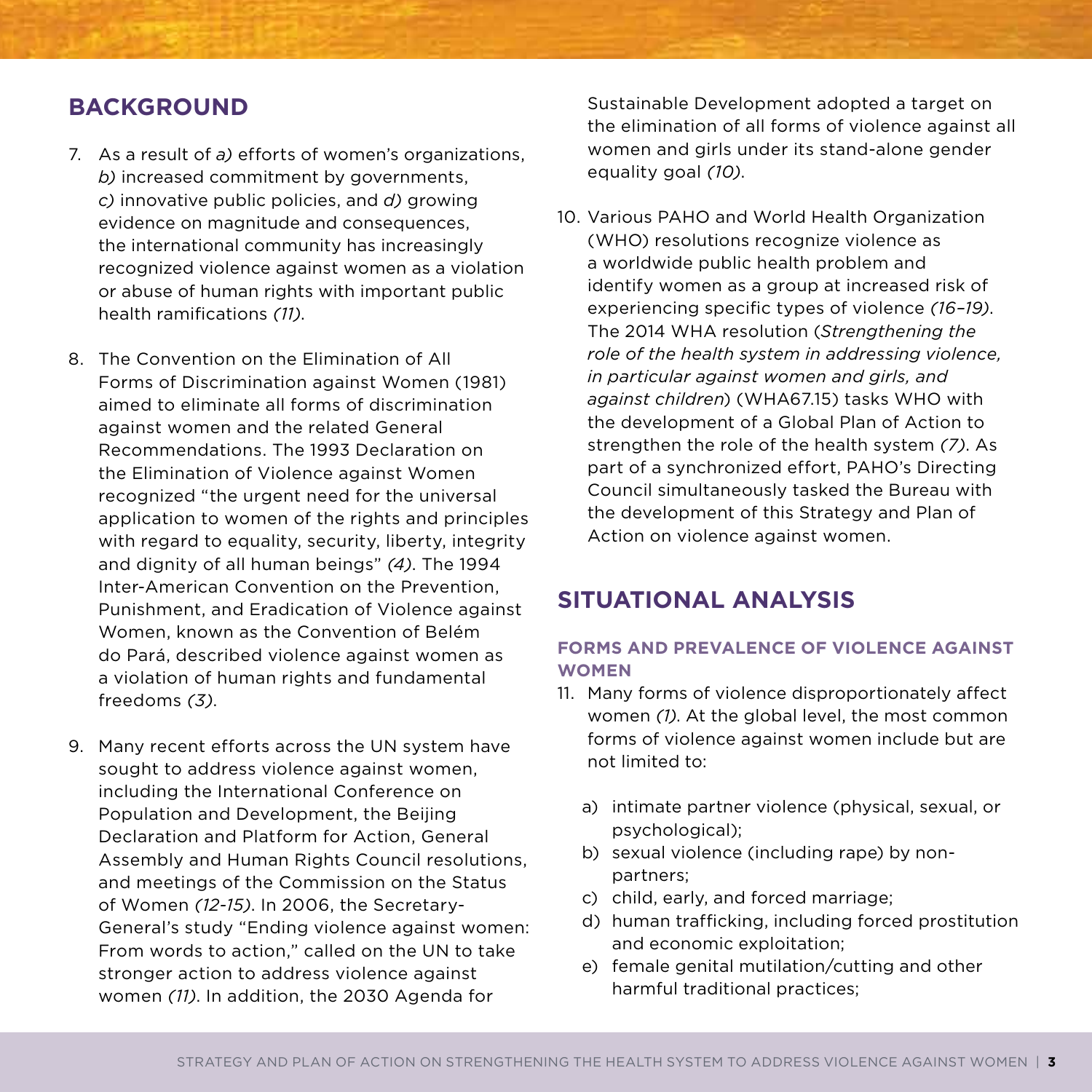- f) femicide<sup>1</sup> and the killing of girls or women in the name of "honor";
- g) sexual harassment in schools and workplaces *(20)*.
- 12. Levels of violence against women may be particularly high in situations of armed conflict, displacement, natural disasters and other humanitarian crises; and in institutional settings, such as prisons and facilities for individuals with mental illnesses. The perpetration of violence against women can also occur within the health system itself: the abuse of women within the context of patient–provider interactions, particularly during the provision of sexual and reproductive health services, including childbirth, is receiving increased attention in the Region and is being addressed by PAHO and WHO *(21)*.
- 13. Workplace violence against women, including physical, sexual and psychological assault within health services raises many of the concerns presented in this document and is being addressed by efforts to improve workers health and well-being and increase women's participation in the workforce *(22)*.
- 14. In some settings, women from minority ethnic groups may be at higher risk of violence than other women. An analysis of data from Bolivia found a twofold higher risk of partner violence against women who spoke a language other than Spanish at home *(23)*. In Ecuador, women who self-identified as indigenous reported higher levels of partner violence than women who identified

as mestizo or white *(2)*. A study in Mexico among indigenous women seeking health services found that 25.55% of those interviewed reported experiencing some form of violence by a current partner, with wide variations across geographic regions.2 In Canada, aboriginal women are nearly three times as likely to experience violence as nonaboriginal women *(24)*. In many settings, however, there is a paucity of data on the prevalence of violence against women disaggregated by ethnicity/race, and more culturally relevant and methodologically rigorous research is needed.

- 15. Some evidence, including research from Canada, suggests that women who identify as lesbian or bisexual may be at higher risk of violence than women who identify as heterosexual *(25)*, however there are limited data from the Region disaggregated by sex, gender identity, and sexual orientation. This is an area that requires more research.
- 16. Certain studies suggest that women with disabilities also face a higher risk of violence than other women. For example, a systematic review and meta-analysis found that individuals (both male and female) with disabilities are more likely to experience physical and sexual violence than their non-disabled counterparts *(26)*.
- 17. Violence by an intimate partner is the most common form of violence experienced by women. WHO estimates that 30% of women in the Americas have experienced physical and/or sexual violence by a

<sup>1</sup> Two terms are commonly used to refer to female homicide: femicide and feminicide; however, there is no consensus on the distinction between the two and on which is the most adequate. The term "feminicide" was coined to refer specifically to the killing of women because they are women; some definitions also refer to the participation of the State by act or omission. In this document, the broader term "femicide" is used to emphasize the scarcity of information in the Region to determine the context of female homicides and the intention behind them, but the existence of both terms is recognized.

<sup>2</sup> The document can be found at: http://www.insp.mx/images/stories/Produccion/pdf/100722\_cp7.pdf (in Spanish).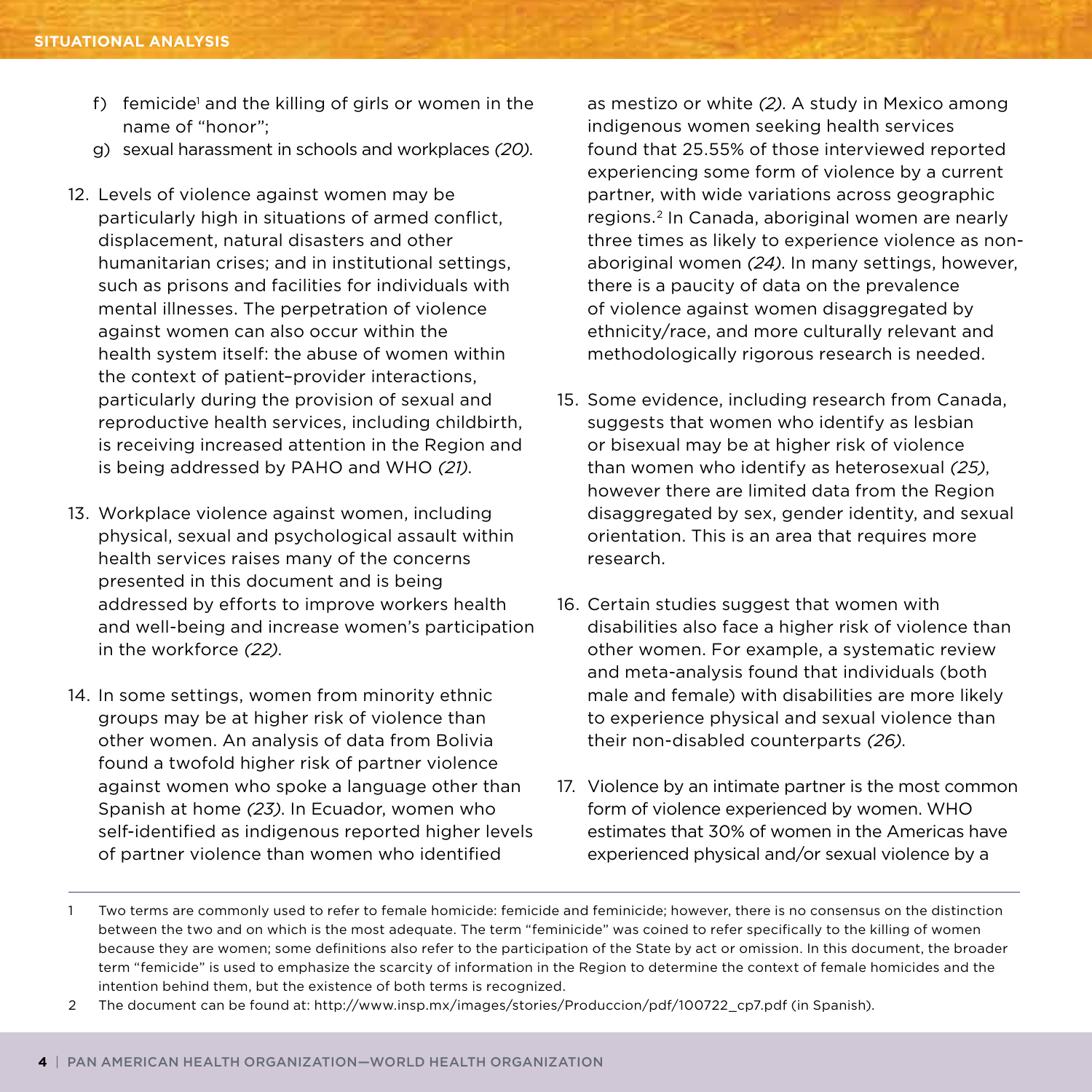partner while 11% have experienced sexual violence by a non-partner *(1)*.

- 18. Femicide is another important form of violence against women in the Region *(27, 28)*. Femicide is generally understood to involve the intentional murder of women because they are women, but broader definitions include any killing of a woman or girl. Intimate partner femicide is the murder of a woman by her current or former partner, usually following a history of other forms of partner violence *(29)*. Global data on femicide are limited due to a lack of systems to document motives for murder or the relationship between victims and perpetrators. However, WHO estimates that up to 38% of women murdered in the Region are killed by a partner or ex-partner *(1)*.
- 19. The estimated prevalence of lifetime sexual violence against women by any perpetrator (including partners and non-partners) varies widely by study and site, but is substantial throughout the Region. An analysis of national survey data from eleven countries in the Region found that estimates of lifetime sexual violence against ever married women (including forced sexual intercourse, forced sex acts, and unwanted sex due to fear) ranged from about 1 in 10 women (10.3%) in Paraguay (2008) to more than 1 in 4 women (27.2%) in Haiti (2005 2006) *(2)*.
- 20. Data suggest that a significant number of women in the Region experience forced or unwanted sexual debut. When asked whether their first sexual intercourse was wanted or forced, between 1.8% of women in Nicaragua (2006 2007) and 21.2% of women in Haiti (2005 2006) reported forced sexual debut *(2)*. Similarly, a study of six countries of the Organization of Eastern Caribbean States (2005–2006) found that forced sexual

intercourse among females 15–24 years old ranged from 6% in Antigua and Barbuda to 12% in Saint Lucia *(30)*. In Jamaica (2008–2009), only 4.7% of young women said their first sexual intercourse was "forced," but nearly half (44.9%) said their first sexual intercourse was unwanted *(2)*. Forced and unwanted sexual intercourse may contribute to adolescent pregnancy and HIV transmission, highlighting the need to address sexual violence as part of efforts to reduce unplanned pregnancy and HIV transmission in the Region.

#### **Risk and Protective Factors**

- 21. Research into risk and protective factors associated with violence against women has important limitations and gaps. First, most studies come from high-income countries and focus primarily on risk, rather than protective factors. Second, most use cross-sectional rather than longitudinal designs and thus provide limited evidence of causality. Finally, most studies examine individual rather than community or societal risk factors, which are key to prevention.
- 22. In spite of the shortcomings of existing research, it is clear that there is no single explanation for why certain individuals perpetrate violence against women or why such violence is more prevalent in certain communities. The existing evidence suggests that violence against women is rooted in gender inequalities and power imbalances between men and women but is also influenced by a complex interplay of factors at the individual, relationship, community, and societal levels, as articulated by the socio-ecological framework. The figure in Annex A illustrates the risk factors associated with the perpetration of intimate partner violence and sexual violence, according to a socio-ecological model.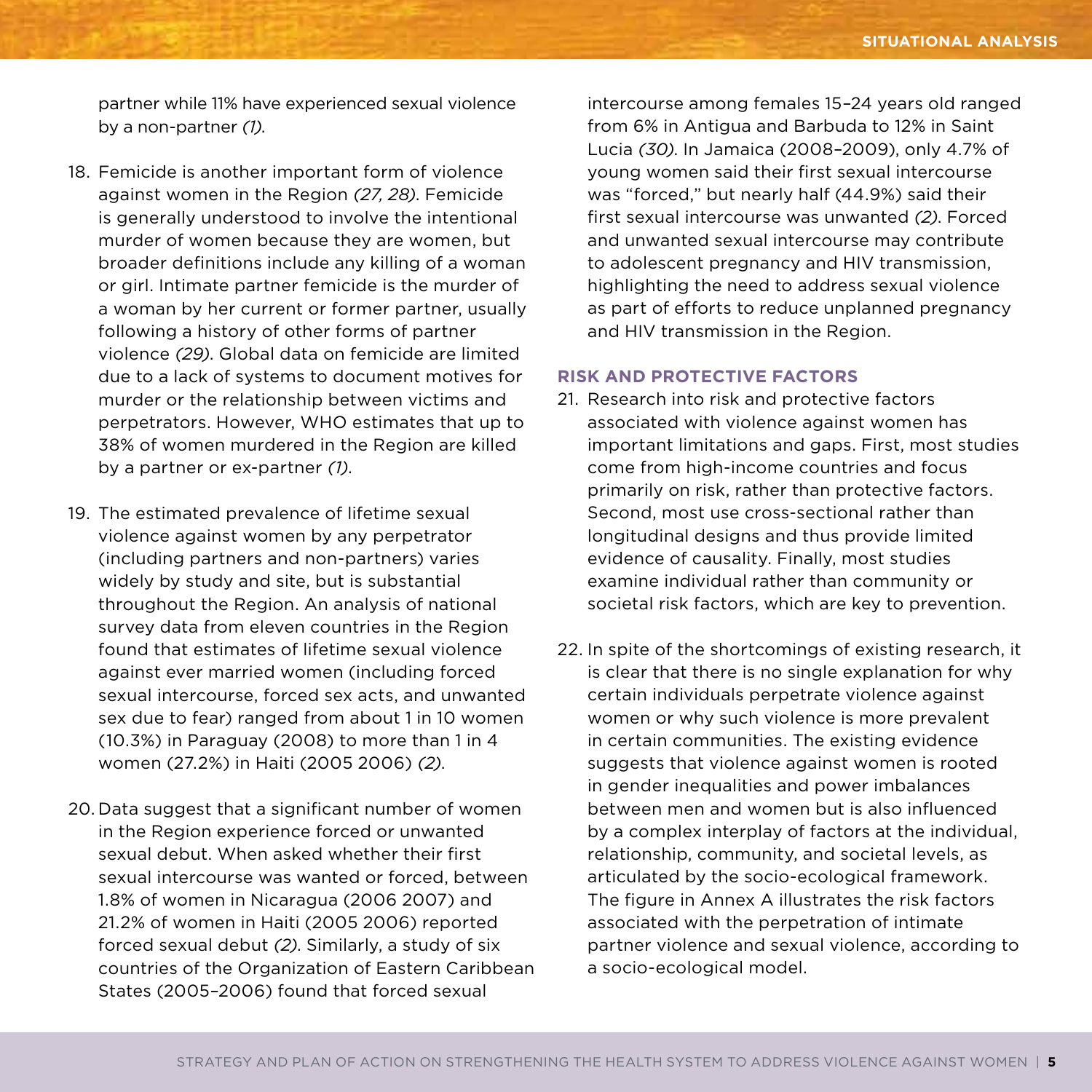- 23. Individual factors associated with a higher risk of male perpetration and female experiences of violence against women include low educational attainment, childhood exposure to violence (either as a victim of child abuse or as a witness to intraparental violence), alcohol and illicit drug use, and mental health conditions. Community and societal level factors associated with higher levels of intimate partner violence and non-partner sexual violence include weak community sanctions against violence, poverty, gender inequality and social norms that support the acceptability of violence *(31)*.
- 24. Although violence against women has been found in virtually all settings where it has been researched, prevalence rates vary considerably between and within countries, suggesting that high levels of violence against women are not inevitable. There are ongoing efforts worldwide to identify effective prevention strategies. Attention has focused on promising results from strengthening legal sanctions against violence, challenging gender norms, investing in women's economic empowerment, reducing harmful use of alcohol, and addressing child abuse against both boys and girls. Greater investment is needed to understand the individual-, relationship-, community-, and societal-level factors that are amenable to change so that comprehensive, effective prevention strategies can be implemented at a broad scale.

## **Health Consequences**

25. Violence against women has many underrecognized health consequences, including death due to femicide, suicide, HIV/AIDS and maternal mortality, as well as non-fatal effects ranging from injuries, sexually transmitted infections (STIs), unwanted pregnancy, maternal morbidity, negative sexual and reproductive health outcomes, and

mental health conditions. The subsections below outline these consequences in detail.

#### **Injuries and Disabilities**

26. Evidence from the Region indicates that a substantial proportion of women living in situations of intimate partner violence experience physical injuries. In national surveys, the percentage of women in abusive relationships who reported being physically injured by a partner ranges from 41.2% (in Honduras, 2005 2006) to 81.6% (in Paraguay, 2008). In national surveys that assessed injury severity, the percentage of abused women who reported severe injuries (such as broken bones or deep wounds) ranged from 6.6% (in El Salvador, 2008) to 24.8% (in the Dominican Republic, 2007) *(2)*.

#### **Mental Health and Substance Use**

27. Violence has profound mental health effects such as post-traumatic stress disorder (PTSD), depression, anxiety, and alcohol and drug use disorders *(1)*. Globally, women exposed to partner violence are twice as likely as other women to experience depression and almost twice as likely to have alcohol use disorders *(1)*. Five national, population-based surveys from the Region found that large proportions of women who experienced partner violence in the past 12 months reported anxiety or depression so severe (as a result of their partner's aggression) that they could not complete their work or other obligations—ranging from nearly one-half of such women in Ecuador (2004) to more than two-thirds of women in Paraguay (2008) *(2)*. In Guatemala (2008–2009) and Paraguay (2008), women who had experienced partner violence were significantly more likely than other women to contemplate or attempt suicide in the past month *(2)*.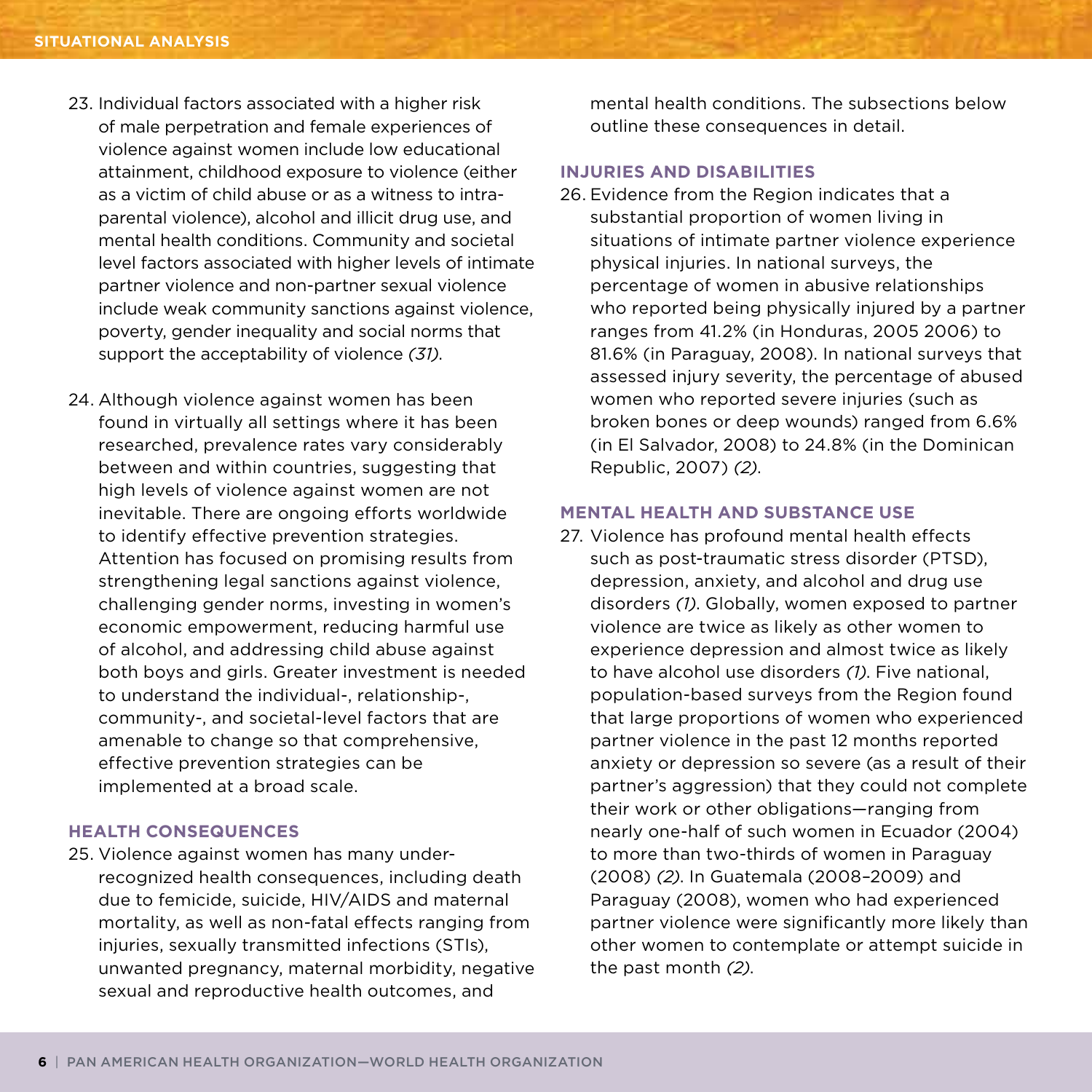## **Sexual and Reproductive Health**

28. Research suggests that violence against women can have a host of negative sexual and reproductive health consequences. An analysis of national surveys from the Region found that intimate partner violence was significantly associated with unwanted or unintended pregnancy, greater parity, and first childbirth before age 17 *(2)*. In some countries, unwanted pregnancy was two to three times more common among women who experienced partner violence compared with women who did not *(2)*. The same study found that 3%–44% of women who had ever been pregnant had experienced partner violence during pregnancy *(2)*. Violence during pregnancy has been associated with a higher risk of pregnancy complications, including miscarriage, preterm delivery and low birth weight *(1, 23)*. Other consequences of intimate partner violence include gynecological disorders, and an increased risk of HIV (in some regions), syphilis, chlamydia, or gonorrhea *(1)*.

#### **Pregnancy-associated mortality**

29. Studies from high-income countries suggest that partner violence can be an important contributor to maternal mortality. In one province in Canada, hemorrhaging was three times more frequent among pregnant women exposed to violence *(32)*. A review of 2003–2007 data from the U.S. Centers for Disease Control and Prevention (CDC) National Violent Death Reporting System found that 54% of suicides and 45% of homicides of pregnant or postpartum women were associated with intimate partner violence, and these deaths were important contributors to pregnancy-associated mortality *(33)*. These findings have important implications for efforts to reduce deaths during pregnancy and postpartum.

## **Noncommunicable Diseases and Risk Factors**

30. Growing evidence suggests a link between experiencing intimate partner violence and an elevated risk of noncommunicable diseases such as overweight, diabetes, ischemic heart disease, stroke, and cancer *(34, 35)*. Causal pathways are not yet clearly understood, but evidence suggests that the damaging effects of chronic stress, combined with survivors' greater likelihood of engaging in harmful behaviors such as smoking, overeating and low use of preventive health care such as cholesterol checks and screenings for cervical or colon cancer may play a role *(34, 35)*. Violence may also contribute to conditions such as chronic pain syndromes, irritable bowel syndrome, gastrointestinal disorders, somatic complaints and fibromyalgia *(34, 35)*.

#### **Effects on Children**

31. Violence against women has important negative consequences for children. In addition to negative health outcomes mentioned above, evidence suggests that long-term health and social consequences of childhood exposure to intimate partner violence are similar to those of physical and emotional child abuse and neglect *(23, 36, 37, 38)*. Childhood exposure to intimate partner violence has been linked to higher rates of underfive child mortality, *(39)* as well as to an increased risk of perpetrating or experiencing violence against women later in life *(2, 40-42)*. Evidence from several countries in the Region suggests that children in households affected by violence against women are more likely than other children to be castigated with harsh forms of physical punishment *(2)*. Pathways by which partner violence against women affects children is still under-researched, however, and merits greater attention.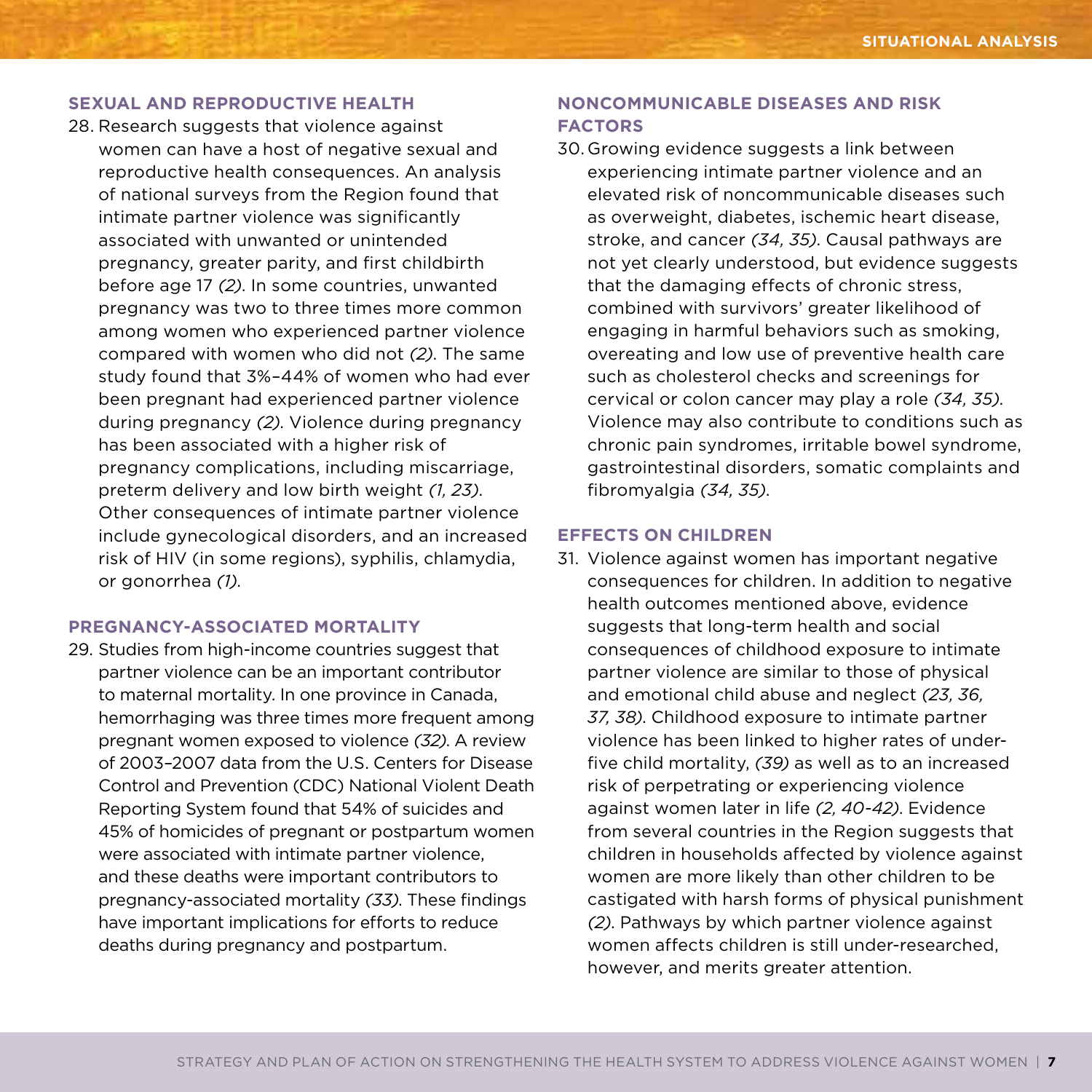#### **Economic Costs**

32. Violence against women imposes direct costs on health, social service, criminal justice and family court systems. A U.S. study found that health care expenditures were approximately 42% higher for women who had experienced partner violence compared with women who had not *(43)*. Violence against women also imposes indirect costs on survivors, families, employers, and the broader society due to lost productivity and negative psychosocial consequences among women and their children. A comprehensive analysis from Canada estimated that the annual economic impact of spousal violence—including direct and indirect costs—was C\$ 7.4 billion *(44)*. A World Bank analysis concluded that intimate partner violence costs Peru 3.7% of their gross domestic product (GDP), largely due to lost labor days *(45)*. A study in Colombia found significantly greater unemployment levels and reduced earnings among survivors of violence *(46)*.

#### **The Role of the Health System**

33. Health services can play an essential role in responding to violence against women. Health providers can identify women exposed to violence, provide immediate care, and mitigate harm through support and referrals to other sectors including legal and social services. Evidence suggests that women exposed to violence are more likely than non-abused women to seek health care but may not always disclose violence to their health providers *(47)*. Initiatives to increase providers' early identification of women experiencing violence can improve their access to support, care, and referrals *(48)*.

34. Health systems can also play a key role in multisectoral efforts to prevent violence. The public health approach to prevention involves four key steps: *a)* defining the problem by collecting data on the magnitude, characteristics and consequences of violence against women; *b)* investigating risk and protective factors to understand why the problem occurs; *c)* developing, implementing, and evaluating violence-prevention strategies for health and other sectors; *d)* disseminating information on program effectiveness and scaling up effective programs *(49)*. In the process, health systems should coordinate with other stakeholders and sectors (in particular, education and justice), as well as collaborate with national multisectoral coordination mechanisms and civil society organizations.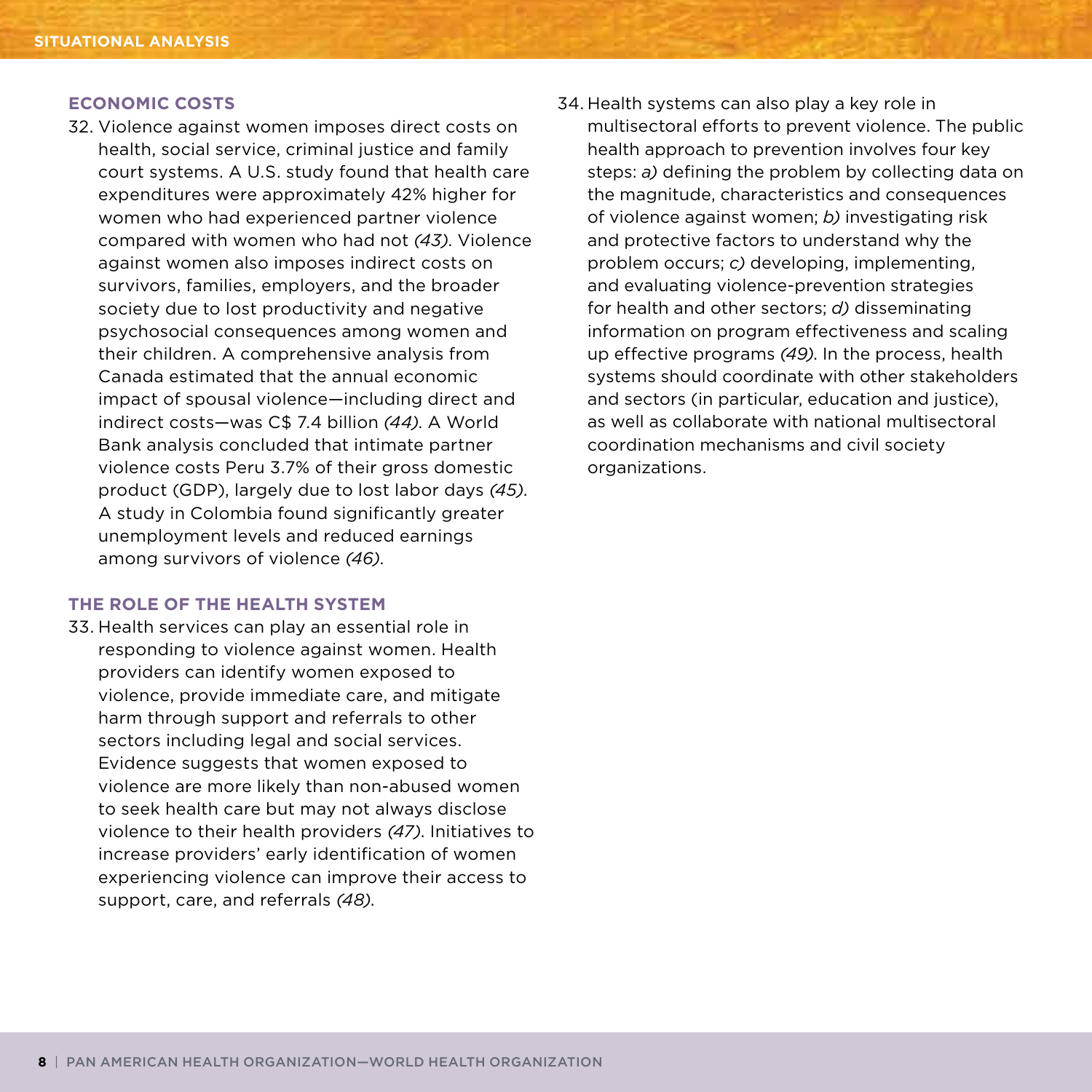# **Strategy and Plan of Action**

35. This Strategy and Plan of Action reflects the cumulative efforts of national governments and women's movements to draw attention to and catalyze action to address violence against women. It also builds on a growing body of evidence, practice, norms, principles, standards, and technical guidelines developed over the last several decades by PAHO/WHO and others, as well as many other efforts across the UN system.

## **Guiding Principles**

- 36. The following 10 principles, outlined in greater detail in Annex B, guide the Strategy and Plan of Action:
	- a) universal access to health and universal health coverage and equity;
	- b) human rights;
	- c) gender sensitivity and equality and cultural/ ethnic diversities;
	- d) a multisectoral response;
	- e) evidence-informed practice;
	- f) life-course approach;
	- g) a comprehensive response;
	- h) community involvement;
	- i) autonomy and empowerment of survivors;
	- j) engaging men and boys.

## **Overall Goal**

37. The overall goal of the Strategy and Plan of Action is to contribute to the reduction/eradication of violence against women. The strategic lines of action used in its implementation will promote the achievement of Outcome 2.3 of PAHO's Strategic Plan 2014–2019 and Outputs 2.3.2 and 2.3.3 of the PAHO Program and Budget 2014-2015.

#### **Strategic Lines of Action**<sup>3</sup>

- 38. The Strategy and Plan of Action will use the following strategic lines of action:
	- a) strengthen the availability and use of evidence about violence against women;
	- b) strengthen political and financial commitment to addressing violence against women within health systems;
	- c) strengthen the capacity of health systems to provide effective care and support to women who have experienced intimate partner or nonpartner sexual violence;
	- d) strengthen the role of the health system in preventing violence against women.

## **Strategic Line of Action 1: Strengthen the availability and use of evidence about violence against women**

39. Understanding the nature, magnitude, risk and protective factors, and consequences of violence against women, including against indigenous and other racially and ethnically marginalized women, is the first step in preventing and addressing violence for several reasons. First, evidence-based, culturally relevant plans, policies, programs, and laws should be based on high quality quantitative and qualitative data, from both administrative data systems and population-based studies. Second, repeated data collection (ideally populationbased) is needed to measure changes in levels of violence over time. Finally, in line with international human rights instruments applicable to health and the ethical principal of non-maleficence, data are essential for monitoring and evaluation to ensure that well-meaning interventions do not cause harm.

3 Monitoring of indicators for each strategic line of action should take into account the shared responsibilities of federated States.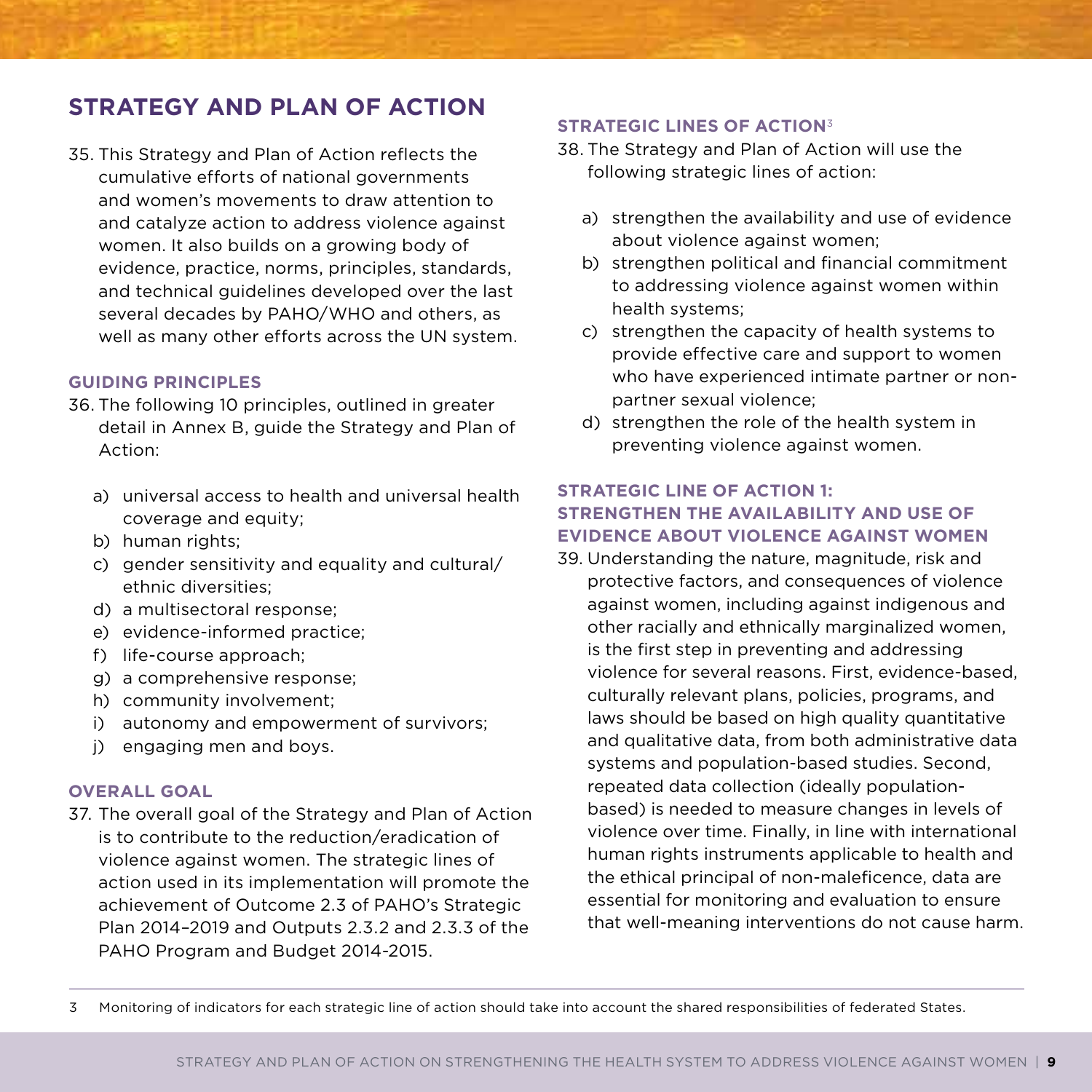#### **strategy and plan of action**

| <b>Objective</b>                                                                                                                      | <b>Indicator</b>                                                                                                                                                                                                                                                                                                                                                                                              | <b>Baseline</b><br>(2015) | <b>Target</b><br>(2025) |
|---------------------------------------------------------------------------------------------------------------------------------------|---------------------------------------------------------------------------------------------------------------------------------------------------------------------------------------------------------------------------------------------------------------------------------------------------------------------------------------------------------------------------------------------------------------|---------------------------|-------------------------|
| 1.1 Increase the<br>collection and<br>availability of<br>epidemiological and<br>service-related data<br>on violence against<br>women* | <b>1.1.1</b> Number of Member States that have carried out population-based,<br>nationally representative studies on violence against women (or that have<br>included a module on violence against women in other population-based<br>demographic or health surveys) within the past five years                                                                                                               | 14                        | 22                      |
|                                                                                                                                       | <b>1.1.2</b> Number of Member States that have carried out population-based.<br>nationally representative studies on violence against women within the<br>past five years (or that have included a module on violence against women<br>in other population-based demographic or health surveys) that include an<br>analysis of prevalence of violence against women across different ethnic/<br>racial groups | 2                         | 10                      |
|                                                                                                                                       | <b>1.1.3</b> Number of Member States that are able to provide data on homicide,<br>disaggregated by age, sex, and relationship of the victim to the perpetrator                                                                                                                                                                                                                                               | 9                         | 15                      |

*\*Unlike other public health issues, addressing violence against women within health systems is a relatively new area of work for many Member States, so uniform baseline indicators are not available from all countries. To address this gap, PAHO will develop a monitoring and evaluation plan and verify baseline data as part of implementing the Strategy and Plan of Action*

40. When generating evidence, efforts should be made to collect and analyze data on equity stratifiers (such as age, ethnicity/race, socioeconomic status, place of residence, sexual orientation and gender identity, among others) in order to advance knowledge about how social determinants influence violence against women. Partnering with academic and research institutions could expand the availability and use of evidence.

# **Strategic Line of Action 2: Strengthen political and financial commitment to addressing violence against women within health systems**

41. The health system has an important role to play in challenging the acceptability of violence against women. A strong, visible health system response conveys a message to society regarding the unacceptability of violence, and encourages more women to disclose abuse to health professionals *(47)*. However, given the multidimensional

nature of violence against women, effective, comprehensive responses require the involvement of various sectors, including leadership, commitment and coordinated action among government leaders, policymakers, academics, legislators, national human rights commissions, law enforcement agencies, civil society and women's organizations and community members *(50)*.

42. While many governments in the Region have developed national plans to address violence against women, there are often gaps between commitment and implementation. Effective implementation of national plans to prevent and respond to violence against women requires the availability of sound scientific evidence, the provision of robust support and know-how, and designated budgets within the health system *(50)*.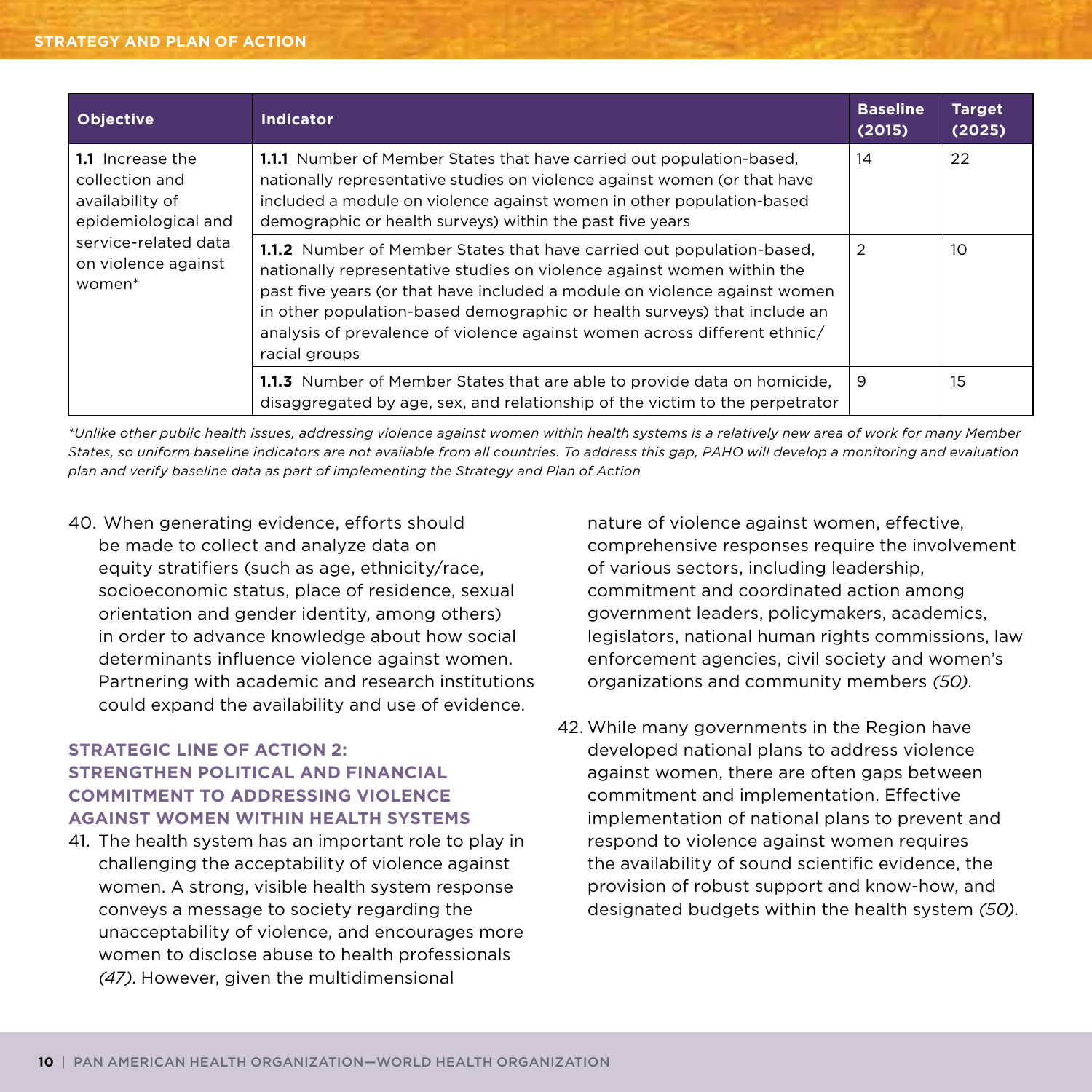| <b>Objective</b>                                                                                                                                 | <b>Indicator</b>                                                                                                                                                                                                                                      | <b>Baseline</b><br>(2015) | <b>Target</b><br>(2025) |
|--------------------------------------------------------------------------------------------------------------------------------------------------|-------------------------------------------------------------------------------------------------------------------------------------------------------------------------------------------------------------------------------------------------------|---------------------------|-------------------------|
| 2.1 Strengthen national and<br>subnational policies and plans to                                                                                 | <b>2.1.1</b> Number of Member States that have included violence<br>against women in their national health plans and/or policies                                                                                                                      | 18                        | 35                      |
| address violence against women<br>within the health system                                                                                       | <b>2.1.2</b> Number of Member States whose national health<br>budget has one or more dedicated lines to support<br>prevention and/or response to violence against women                                                                               | 4                         | 10                      |
|                                                                                                                                                  | 2.1.3 Number of Member States that have established a<br>unit (or units) or focal point(s) in the Ministry of Health<br>responsible for violence against women                                                                                        | 4                         | 10                      |
| <b>2.2</b> Increase the health system's<br>participation in multisectoral<br>plans, policies and coalitions to<br>address violence against women | <b>2.2.1</b> Number of Member States that have a national or<br>multisectoral plan addressing violence against women that<br>includes the health system, according to the status of the<br>plan:<br>• in development<br>• currently being implemented | 13                        | 20                      |

# **Strategic Line of Action 3: Strengthen the capacity of health systems to provide effective care and support to women who have experienced intimate partner and/or sexual violence**

43. Given the high prevalence of violence against women and evidence that abused women seek health care services more frequently than other women (even if violence is not the presenting health condition), it is imperative that health systems be prepared to offer survivors firstline support that responds to women's physical, emotional, safety, and support needs. Health professionals need training and tools to identify survivors, to deliver appropriate clinical care, and to refer them to other services, as needed. Given

that many of the risk factors and determinants of violence lie outside the health system and in line with the "health in all policies" approach, health systems should pro-actively interact and coordinate with a number of other sectors, including: police and justice, social services, education, child protection, and gender equality or women's empowerment mechanisms.

44.Considering the disproportionate number of racially and ethnically marginalized women that experience violence in the Region, efforts should also include intercultural/culturally sensitive approaches to violence that reach beyond the formal health setting to include traditional health providers.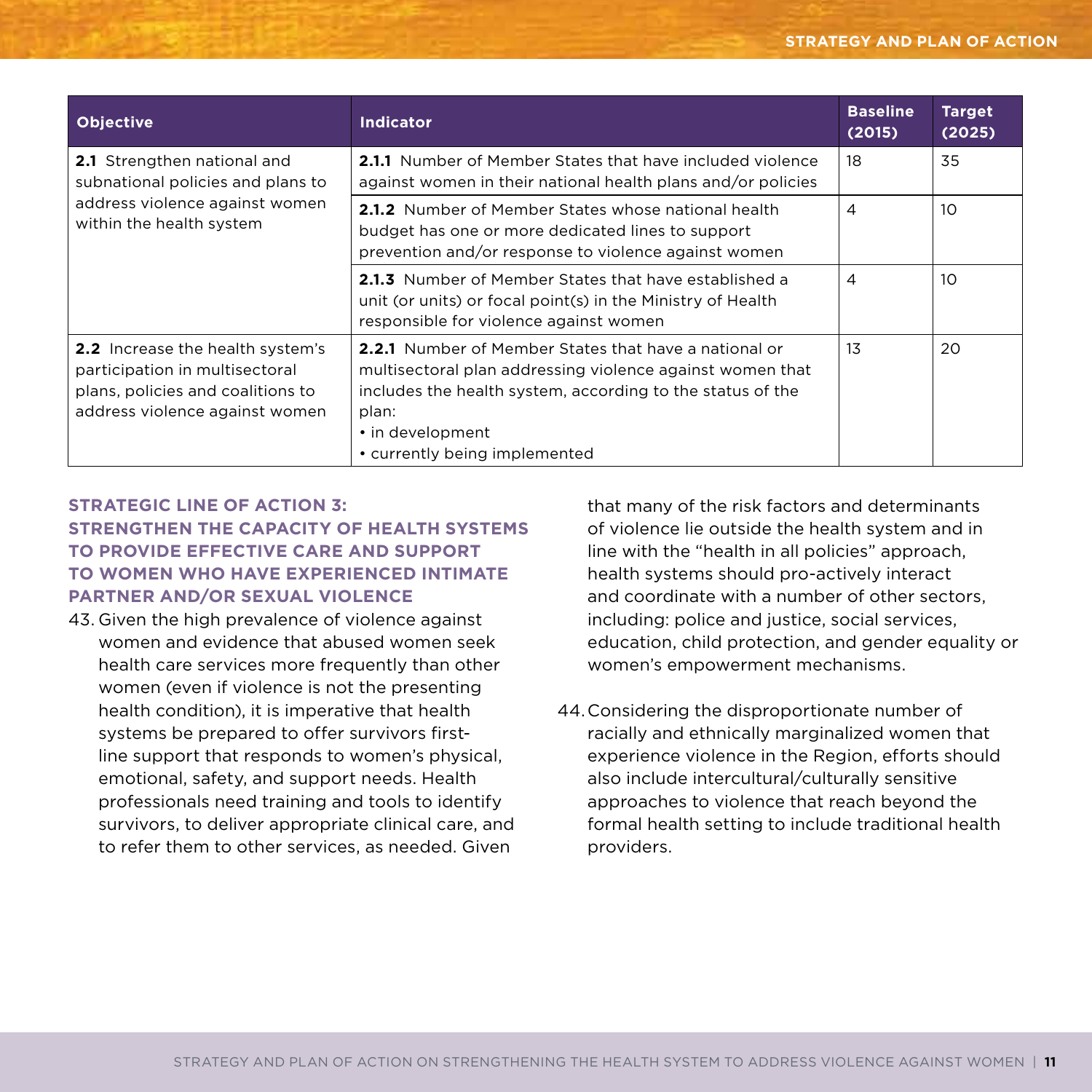| <b>Objective</b>                                                                                                                                | <b>Indicator</b>                                                                                                                                                                                                             | <b>Baseline</b><br>(2015) | <b>Target</b><br>(2025) |
|-------------------------------------------------------------------------------------------------------------------------------------------------|------------------------------------------------------------------------------------------------------------------------------------------------------------------------------------------------------------------------------|---------------------------|-------------------------|
| <b>3.1</b> Strengthen national standard<br>operating procedures (protocols,<br>guidelines) for providing safe<br>and effective care and support | <b>3.1.1</b> Number of Member States that have national standard<br>operating procedures/protocols/guidelines for the health<br>system response to intimate partner violence, consistent with<br>WHO guidelines <sup>4</sup> | 6                         | 15                      |
| for women experiencing intimate<br>partner violence and/or sexual<br>violence                                                                   | <b>3.1.2</b> Number of Member States that provide comprehensive<br>post-rape care services in emergency health services,<br>consistent with WHO guidelines <sup>5</sup>                                                      | 2                         | 15                      |
| <b>3.2</b> Increase the capacity of<br>health professionals to respond to<br>violence against women                                             | <b>3.2.1</b> Number of Member States that have included the issue<br>of violence against women in their continuing education<br>processes for health professionals                                                           | 2                         | 10                      |

45. Acknowledging that children's exposure to intimate partner violence against their mother is associated with a range of negative outcomes, including greater risk of violence in adulthood, greater efforts should be made to identify mechanisms to safely and ethically coordinate services for women and for children exposed to violence.

# **Strategic Line of Action 4: Strengthen the role of the health system in preventing violence against women**

- 46.While addressing survivors' immediate needs is essential, long term reduction/elimination of violence depends on prevention. Similar to the ways in which it assumed responsibility for changing behaviors related to smoking and substance use, the public health community should raise awareness about violence against women as a public health problem.
- 47. The health system can contribute to preventing violence against women by gathering and disseminating evidence on the magnitude and consequences of violence; by developing and evaluating prevention programs and policies, and by scaling up promising or effective prevention strategies. These include programs that challenge attitudes and social norms that condone gender inequality and violence, that support socioemotional learning and life skills that promote non-violent relationships, that reduce harmful use of alcohol, that aim to prevent child abuse (for example home visitation and parenting programs), and that assist children exposed to violence directly or as witnesses *(50)*.

- 4 At a minimum, protocols/guidelines for health system response should address: *a)* empathic and non judgmental listening by health professionals; *b)* measures to help women enhance their safety; *c)* measures to help women enhance their children's safety and *d)*  provision (directly or via referrals) of mental healthcare, social services, and legal support.
- 5 Comprehensive post-rape care services include: *a)* first-line support and psychological first aid; *b)* emergency contraception to women who seek care within five days; *c)* referral to safe abortion if a woman is pregnant as a result of rape where such services are permitted by national law; *d)* STI and/or HIV post exposure prophylaxis, per applicable protocols; and *e)* hepatitis B vaccination.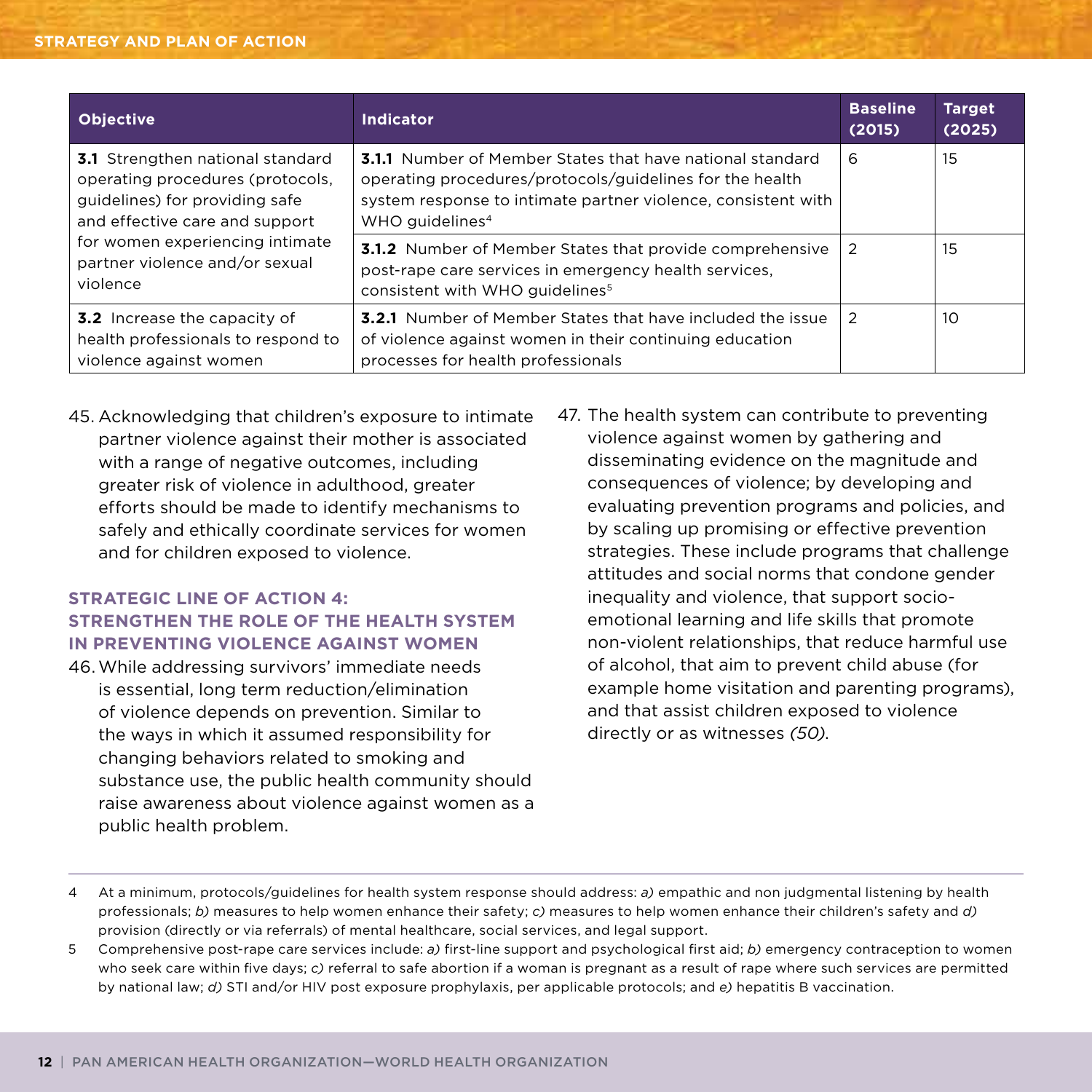| <b>Objective</b>                                                                                                           | <b>Indicator</b>                                                                                                                                                                                                                                                 | <b>Baseline</b><br>(2015) | <b>Target</b><br>(2025) |
|----------------------------------------------------------------------------------------------------------------------------|------------------------------------------------------------------------------------------------------------------------------------------------------------------------------------------------------------------------------------------------------------------|---------------------------|-------------------------|
| 4.1 Strengthen the participation<br>and commitment of the health<br>system in efforts to prevent<br>violence against women | 4.1.1 Number of Member States that have a multisectoral<br>coalition/task force in place for coordinating efforts<br>to prevent violence against women that includes the<br>participation of Ministries of Health                                                | 3                         | 10                      |
|                                                                                                                            | 4.1.2 Number of Member States that have a national or<br>multisectoral plan addressing violence against women<br>(that includes the health system) that proposes at least one<br>strategy to prevent violence against women, by type of<br>strategy <sup>6</sup> | O                         | 10                      |

## **Monitoring and Assessment**

48.The Strategy and Plan of Action will contribute to Outcome 2.3 of PAHO's Strategic Plan 2014-2019 ("Reduced risk factors associated with violence and injuries with a focus on road safety, child injuries, and violence against children, women and youth") and Outputs 2.3.2 and 2.3.37 of the PAHO Program and Budget 2014-2015. Unlike other public health issues, addressing violence against women within health systems is a relatively new area of work for many Member States, so uniform baseline indicators are not available from all countries. To address this gap, PASB will develop a monitoring and evaluation plan and verify baseline data as part of implementing the Strategy and Plan of Action. Interim reports will be prepared for PAHO's Governing Bodies in 2018 and 2021 and a final report will be submitted in 2025.

## **Financial Implications**

49. The total estimated cost of implementing the Plan of Action over its lifecycle from 2015 to 2025, including expenses for staffing and activities, is US\$ 4,900,000.

## **Action by the Directing Council**

50. The Directing Council is invited to review the proposed Strategy and Plan of Action on Strengthening the Health System to Address Violence against Women for 2015–2025, consider approving the proposed resolution in Annex C, and provide recommendations it deems pertinent.

<sup>6</sup> Prevention strategies will be classified as follows: *a)* social and cultural norm change; *b) social-emotional learning approaches; and c) policy approaches (such as alcohol-related policies).*

<sup>7</sup> Output (OPT) 2.3.2: Countries and partners enabled to assess and improve national policies and programs on integrated violence prevention, including violence against women, children, and youth. OPT 2.3.3: Countries enabled to develop and implement a national protocol for the provision of health services to victims of intimate partner and sexual violence in accordance with WHO 2013 guidelines.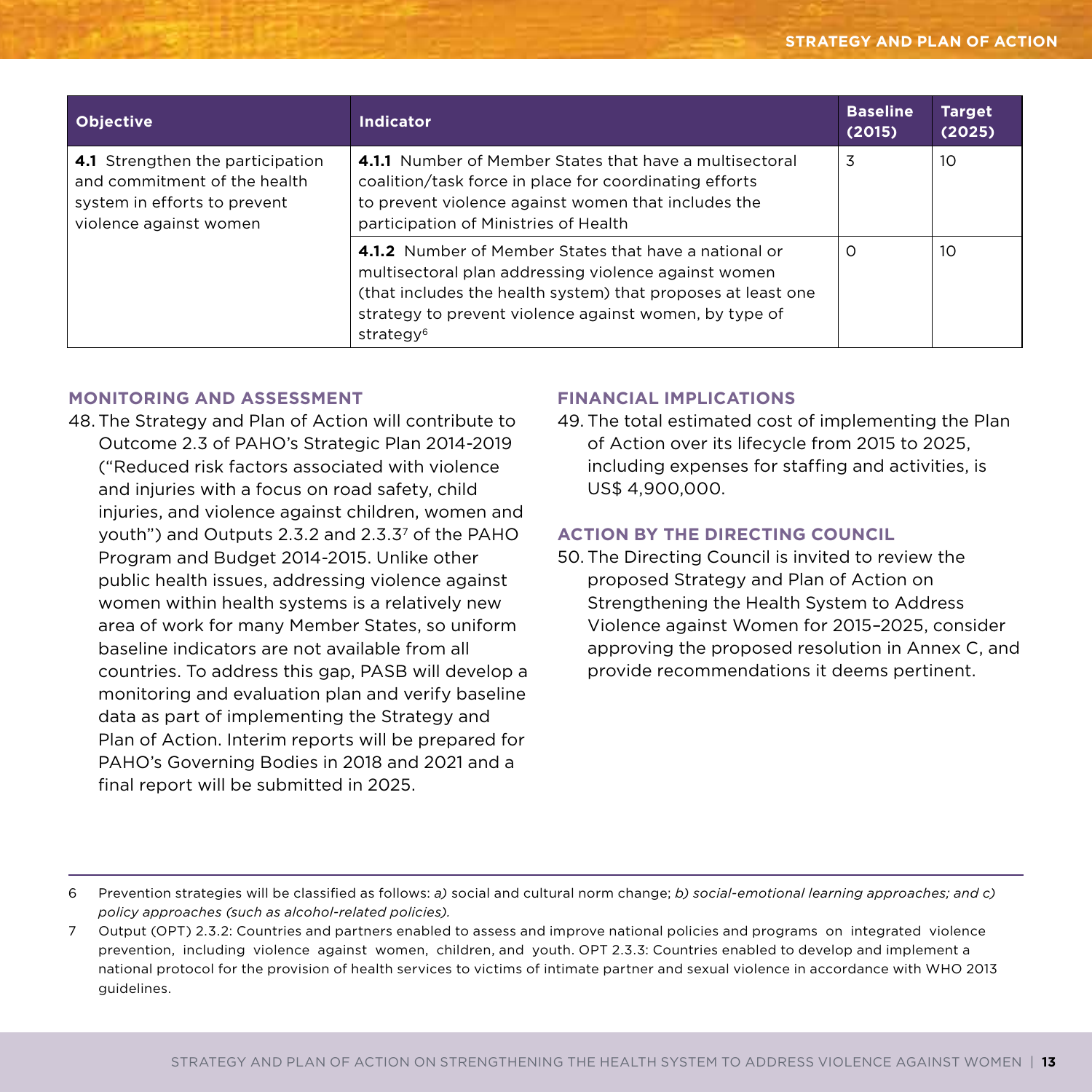# **References**

1. World Health Organization (Department of Reproductive Health and Research); London School of Hygiene and Tropical Medicine; South African Medical Research Council. Global and regional estimates of violence against women: prevalence and health effects of intimate partner and non-partner sexual violence [Internet]. Geneva: WHO; 2013. [cited 2015 Mar 11]. 51 p. Available from: http://apps.who.int/iris/bitstream/10665/85239/1/

9789241564625\_eng.pdf?ua=1 http://www.who.int/reproductivehealth/ publications/violence/9789241564625/en/

- 2. Bott S, Guedes A, Goodwin M, Mendoza J. Violence against women in Latin America and the Caribbean: a comparative analysis of population-based data from 12 countries [Internet]. Washington (DC): PAHO; 2012. [cited 2015 Mar 11]. 156 p. Available from: http://www.paho.org/hq/ index.php?option=com\_docman&task=doc\_downl oad&gid=19825&Itemid=270&lang=en
- 3. Organization of American States (Inter-American Commission on Human Rights. Inter-American convention on the prevention, punishment, and eradication of violence against women "Convention of Belém do Pará" [Internet]. 24th Regular Session of the General Assembly of the Organization of American States; 1994 Jun 9; Belém do Pará, Brazil. Washington (DC): OAS; c2011 [cited 2015 Mar 11]. Available from: http:// www.cidh.org/Basicos/English/basic13.Conv%20 of%20Belem%20Do%20Para.htm
- 4. United Nations. Declaration on the elimination of violence against women [Internet]. 48th Regular Session of the United Nations General Assembly;

1993 Sep 21-1994 Sep 19; New York, US. New York: UN; 1993 (Resolution A/RES/48/104) [cited 2015 Mar 11]. Available from: http://www.un.org/en/ga/ search/view\_doc.asp?symbol=A/RES/48/104

- 5. WHO multi-country study on women's health and domestic violence against women: summary report of initial results on prevalence, health outcomes and women's responses [Internet]. Geneva: WHO; 2005. [cited 2015 Mar 11]. Available from: http:// www.who.int/gender/violence/who\_multicountry\_ study/en/
- 6. Pan American Health Organization. Violence against women and against children: PAHO/WHO's key areas for action [Internet]. Washington (DC): PAHO; 2014. [cited 2015 Mar 17]. Available from: http://www.paho.org/hq/index.php?option=com\_ content&view=article&id=9998%3Aviolenceagainst-women-and-against-children-pahowhoskey-areas-for-action&catid=1505%3Aaboutus&Itemid=1519&lang=en
- 7. World Health Organization. Strengthening the role of the health system in addressing violence, in particular against women and girls, and against children [Internet]. 67th World Health Assembly; 2014 May 19-24; Geneva, Switzerland. Geneva: WHO; 2014 (Resolution WHA67.15) [cited 2015 Mar 17]. Available from: http://apps.who.int/gb/ebwha/ pdf\_files/WHA67/A67\_R15-en.pdf
- 8. United Nations. Framework of actions for the follow-up to the programme of action of the international conference on population and development beyond 2014: Report of the Secretary-General [Internet]. 69th Regular Session of the United Nations General Assembly; 2014 Sep 16-2015 Sep; New York, US. New York: United Nations; 2014 (Document A/69/62) [cited 2015 Mar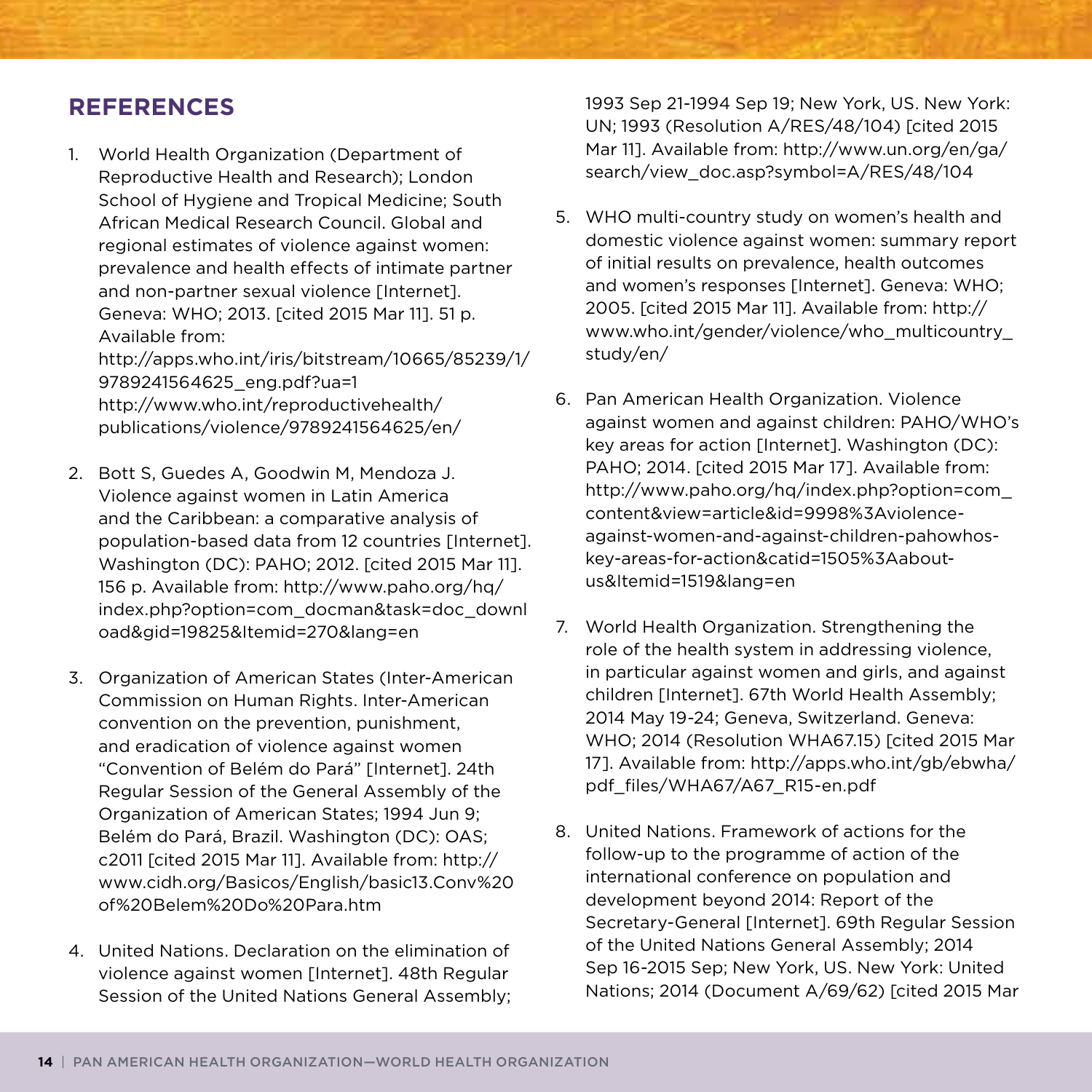18]. Available from: http://icpdbeyond2014.org/ uploads/browser/files/93632\_unfpa\_eng\_web.pdf

- 9. NGO Committee on the Status of Women; United Nations Women. Beijing+20 regional document of the civil society: Latin America and the Caribbean. NGO/CSW: 2015 Feb [unpublished]. Available upon request.
- 10. United Nations. Draft outcome document of the United Nations summit for the adoption of the post-2015 development agenda. 69th session of the United Nations General Assembly, 2015 August 12; New York, US. New York: UN; 2015 (Document A/69/L.85) [cited 2015 Sept 29]. Available from: http://www.un.org/ga/search/view\_doc. asp?symbol=A/69/L.85&Lang=E
- 11. United Nations. Ending violence against women: from words to action. Study of the Secretary-General [Internet]. New York: UN; 2006 [cited 2015 Mar 11] Available from: http://www.unwomen. org/~/media/headquarters/media/publications/un/ en/englishstudy.pdf
- 12. United Nations Population Information Network (U.N. Population Division, Department of Economic and Social Affairs with support from UNFPA). Report of the international conference on population and development. [Internet]. International Conference on Population and Development; 1994 Sep 5–13; Cairo, Egypt. New York: UN; 1994 (Document A/CONF.171/13) [cited 2015 Mar 11]. Available from: http://www.un.org/ popin/icpd/conference/offeng/poa.html
- 13. United Nations (Department for Policy Coordination and Sustainable Development). Beijing declaration and platform for action. In: Report of the fourth world conference on women

[Internet]. 4th World Conference on Women [preliminary version]; 1995 Sep 4-15; Beijing, China. New York: UN; 1995 (Document A/CONF.177/20) [cited 2015 Mar 11]. Available from: http://www. un.org/esa/gopher-data/conf/fwcw/off/a--20.en

- 14. United Nations Entity for Gender Equality and the Empowerment of Women. Elimination and prevention of all forms of violence against women and girls: 2013 commission on the status of women: agreed conclusions [Internet]. 57th Session of the Commission on the Status of Women; 2013 Mar 4-15; New York, US. New York: UN Women; 2013. [cited 2015 Mar 17]. Available from: http://www. unwomen.org/~/media/headquarters/attachments/ sections/csw/57/csw57-agreedconclusions-a4-en.pdf
- 15. United Nations High Commissioner for Human Rights (Commission on Human Rights). Question of integrating the rights of women into the human rights mechanisms of the United Nations and the elimination of violence against women [Internet]. 45th Session of the Commission on Human Rights. New York, US. New York: UNHCR; 1994 Mar 4 (Adopted without a vote. See chap. XI.- E/CN.4/1994/132) [cited 2015 Mar 17]. Available from: http://peacewomen. org/sites/default/files/ohchr\_intergrating womenrightshrmechanismsvaw\_1994\_0.pdf
- 16. World Health Organization. Implementing the recommendations of the world report on violence and health [Internet]. 56th World Health Assembly; 2003 May 19-28; Geneva, Switzerland. Geneva: WHO; 2003 (ResolutionWHA56.24) [cited 2015 Mar 12]. Available from: http://apps.who.int/gb/ archive/pdf\_files/WHA56/ea56r24.pdf
- 17. World Health Organization. Implementing the recommendations of the World report on violence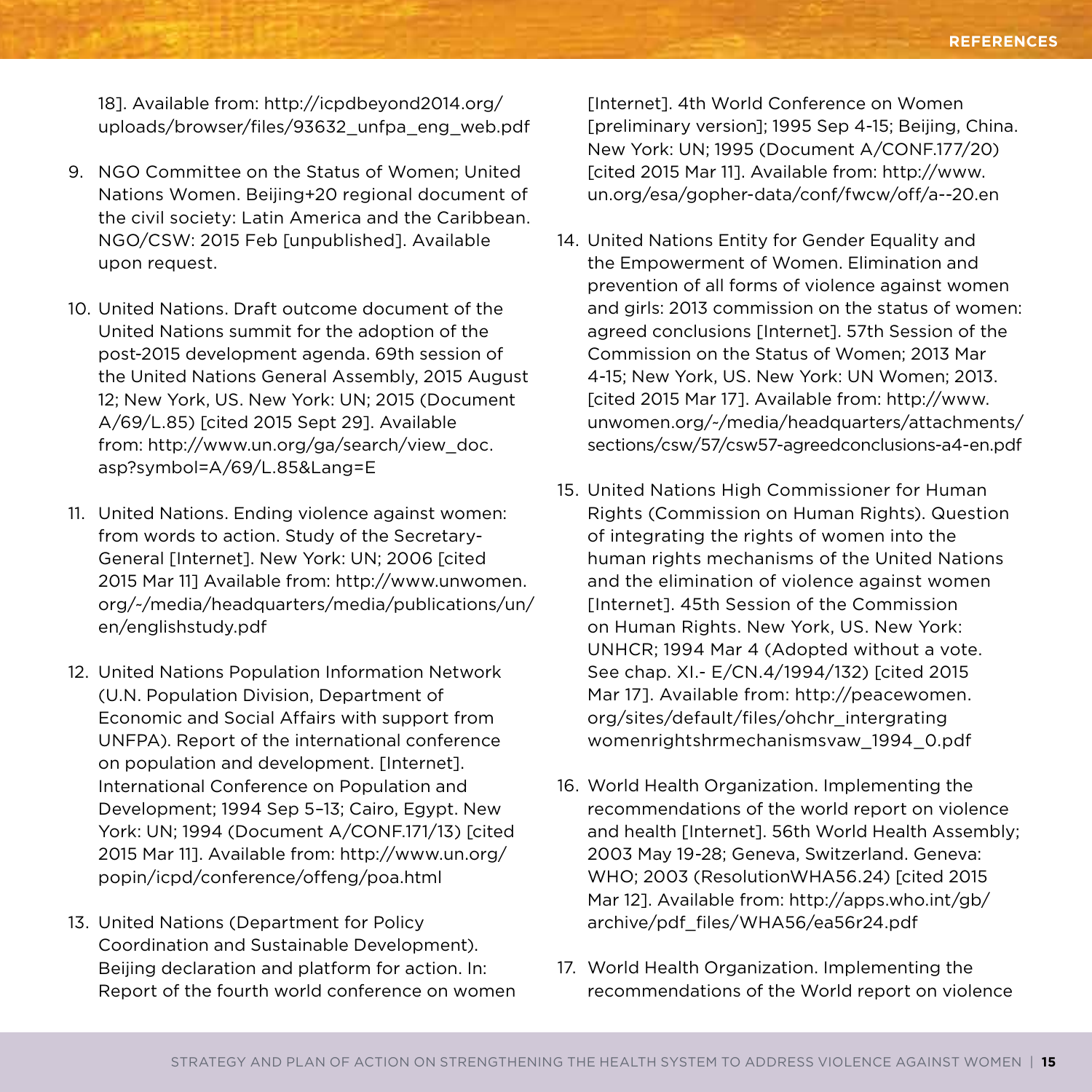and health [Internet]. 111th Session of the Executive Board; 2003 Jan 20 28; Geneva, Switzerland. Geneva: WHO; 2003 (Resolution EB111.7) [cited 2015 Mar 12]. Available from: http://apps.who.int/ gb/archive/pdf\_files/EB111/eeb111r7.pdf

- 18. World Health Organization. Prevention of violence [Internet]. 50th World Health Assembly; 1997 May 5–14; Geneva, Switzerland. Geneva: WHO; 1997 (Resolution WHA50.19) [cited 2015 Mar 12]. Available from: http://www.who.int/violence\_ injury\_prevention/resources/publications/en/ WHA5019 eng.pdf?ua=1
- 19. World Health Organization. Prevention of violence: a public health priority [Internet]. 49th World Health Assembly; 1996 May 20–25; Geneva, Switzerland. Geneva: WHO; 1996 (Resolution WHA49.R25) [cited 2015 Mar 12]. Available from: http://www.who.int/violence\_injury\_prevention/ resources/publications/en/WHA4925\_eng.pdf
- 20. World Health Organization; Pan American Health Organization. Understanding and addressing violence against women: health consequences [Internet]. Geneva: WHO; 2012 (WHO Information Sheets) (WHO/RHR/12.43) [cited 2015 Mar 12]. Available from: http://apps.who.int/iris/ bitstream/10665/77431/1/WHO\_RHR\_12.43\_eng. pdf?ua=1
- 21. World Health Organization. The prevention and elimination of disrespect and abuse during facilitybased childbirth [Internet]. Geneva: WHO; 2014 [cited 2015 Mar 12] (WHO Statement) (WHO/ RHR/14.23). Available from: http://apps.who.int/ iris/bitstream/10665/134588/1/WHO\_RHR\_14.23\_ eng.pdf?ua=1&ua=1
- 22. International Labour Organization. International Labour Office / International Council of Nurses/ World Health Organization/Public Services International Joint Programme on Workplace Violence in the Health Sector. Framework guidelines for addressing workplace violence in the health sector [Internet]. Geneva: International Labour Office; 2002 [cited 2015 Mar 17]. Available from: http://who.int/violence\_injury\_prevention/ violence/interpersonal/en/WVguidelinesEN. pdf?ua=1&ua=1
- 23. Han A, Stewart D. Maternal and fetal outcomes of intimate partner violence associated with pregnancy in the Latin American and Caribbean region. *Int J Gynaecol Obstet* [Internet]. 2014 Jan [cited 2015 Mar 12];124(1):6–11. Available from: http://www.ncbi.nlm.nih.gov/pubmed/24182684
- 24. Brennan S. Violent victimization of aboriginal women in the Canadian provinces, 2009 [Internet]. Ottawa (Canada): Statistics Canada; 2011 May 17 [cited 2015 Mar 12]. Available from: http:// www.statcan.gc.ca/pub/85-002-x/2011001/ article/11439-eng.pdf
- 25. Canadian Centre for Justice Statistics. Measuring violence against women: statistical trends [Internet]. Ottawa (Canada): Statistics Canada; 2013 (*Juristat* Article) 2013 Feb 25 [cited 2015 March 12]. 120 p. Available from: http:// www.statcan.gc.ca/pub/85-002-x/2013001/ article/11766-eng.pdf
- 26. Hughes K, Bellis M, Jones L, Wood S, Bates G, Eckley L, et al. Prevalence and risk of violence against adults with disabilities: a systematic review and meta-analysis of observational studies. *The Lancet* [Internet]. 2012 Apr 28 [cited 2015 Mar 12];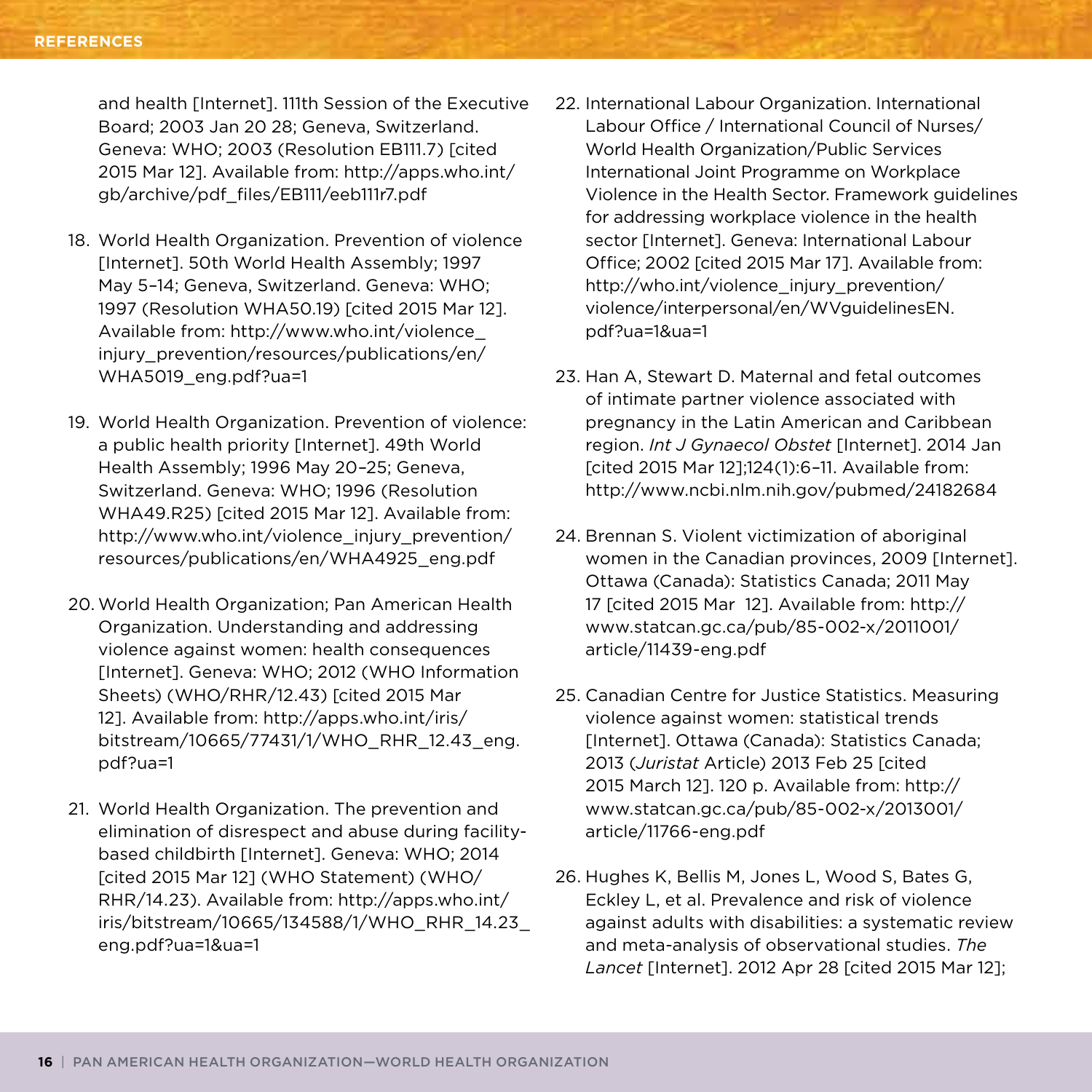379 (9826):1621-1629. Available from: http://www. thelancet.com/journals/lancet/article/PIIS0140- 6736%2811%2961851-5/abstract

- 27. Oficina Regional para América Central del Alto Comisionado de las Naciones Unidas para los Derechos Humanos; Oficina Regional para las Américas y el Caribe de la Entidad de las Naciones Unidas para la Igualdad de Género y el Empoderamiento de las Mujeres. Modelo de protocolo latinoamericano de investigación de las muertes violentas de mujeres por razones de género (femicidio/feminicidio) [Internet]. New York: OACNUDH; 2014 [cited 2015 Mar 13]. xiv + 186p. Available from: http://www. ohchr.org/Documents/Issues/Women/WRGS/ ProtocoloLatinoamericanoDeInvestigacion.pdf
- 28. Garita Vilchez AI. La regulación del delito de femicidio/feminicidio en América Latina y el Caribe. Campaña del Secretario General de las Naciones Unidas (UNETE) para poner fin a la violencia contra las mujeres [Internet] . Panamá: Secretariado de la ÚNETE para poner fin a la violencia contra las mujeres; 2013 [cited 2015 Mar 3]. Available from: http://www.un.org/es/women/ endviolence/pdf/reg\_del\_femicicidio.pdf
- 29. World Health Organization; Pan American Health Organization. Understanding and addressing violence against women: Femicide [Internet]. Geneva: WHO; 2012 (WHO Information Sheets) [cited 2015 Mar 12]. Available from: http://apps. who.int/iris/bitstream/10665/77421/1/WHO\_ RHR\_12.38\_eng.pdf
- 30. Ogunnaike-Cook S, Kabore I, Bombereau G, Espeut D, O'Neil C, Hirnschall G. Behavioural surveillance surveys (BSS) in six countries of the Organisation of Eastern Caribbean States

(OECS) 2005-2006: report [Internet]. Caribeean Epidemiology Centre; 2007 [cited 2015 Mar 12]. Available from: http://books.google.com/ books/about/Behavioural\_Surveillance\_ Surveys\_BSS\_in.html?id=6Z1eMwEACAAJ, http://www.researchgate.net/profile/ David\_Plummer/publication/259080645\_ How risk and vulnerability become socially embedded insights into the resilient gap between awareness and safety in HIV/ links/0deec52c7e87aef1c9000000.pdf

- 31. World Health Organization; London School of Hygiene and Tropical Medicine. Preventing intimate partner and sexual violence against women: taking action and generating evidence [Internet]. Geneva: WHO; 2010. [cited 2015 Mar 11]. 94p. Available from: http://www.who.int/reproductivehealth/ publications/violence/9789241564007/en
- 32. Janssen PA, Holt VL, Sugg NK, Emanuel I, Critchlow CM, Henderson AD. intimate partner violence and adverse pregnancy outcomes: a population-based study. *Am J Obstet Gynecol* [Internet] 2003 May [cited 2015 Mar 12];188(5):1341 1347. Available from: http://www.ncbi.nlm.nih.gov/ pubmed/12748509
- 33. Palladino C, Singh V, Campbell J, Flynn H, Gold K. Homicide and suicide during the perinatal period: findings from the National Violent Death Reporting System. *Obstet Gynecol* [Internet]. 2011 Nov [cited 2015 Mar 12];118(5):1056–6103. Available from: http://www.ncbi.nlm.nih.gov/pubmed/22015873
- 34. U.S. Centers for Disease Control and Prevention. Adverse health conditions and health risk behaviors associated with intimate partner violence. *Morbidity and Mortality Weekly Report* [Internet]. 2008 Feb 8 [cited 2015 Mar 12];57(5): 113 117.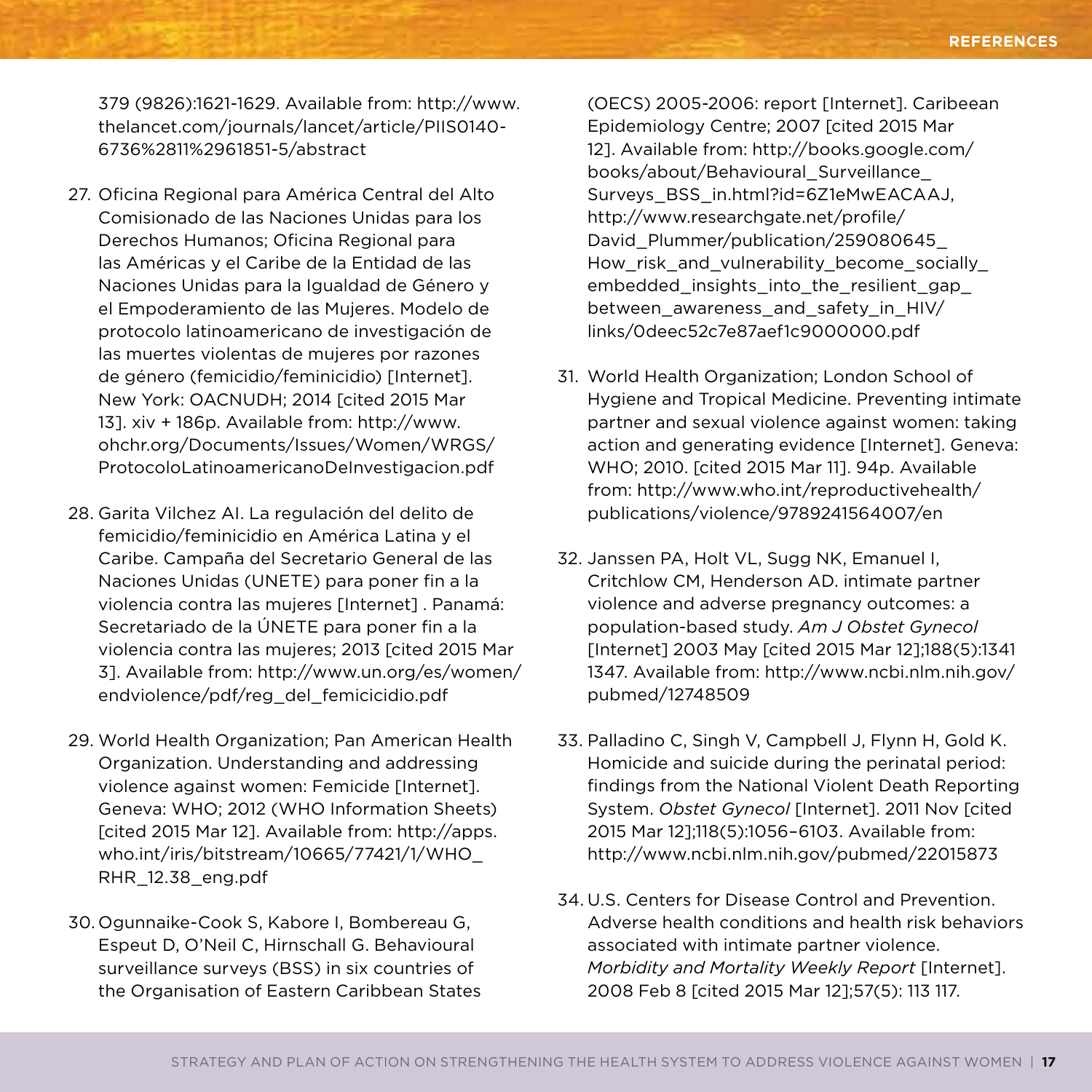- 35. Black M (U.S. Centers for Disease Control and Prevention). Intimate partner violence and adverse health consequences: implications for clinicians. *Am J Lifestyle Med* [Internet]. 2011 Sep-Oct [cited 2015 Mar 12];13;5(5):428-439. Available from: http://ajl.sagepub.com/content/5/5/428.abstract
- 36. Wood SL, Sommers MS. Consequences of intimate partner violence on child witnesses: a systematic review of the literature. *J Child Adolesce Psychiatr Nurs* [Internet]. 2011 Nov [cited 2015 Jul 31];24(4):223-236. Available from: http://onlinelibrary.wiley.com/doi/10.1111/j.1744- 6171.2011.00302.x/abstract;jsessionid=1277E8679A 5AECA0B2238F4DE6032087.f04t03
- 37. MacMillan HL, WathenCN. Children's exposure to intimate partner violence. *Child Adolesc Psychiatr Clin N Am* [Internet]. 2014 [cited 2015 Jul 31] 23(2):295-308. Available from: http:// www.childpsych.theclinics.com/article/S1056- 4993(13)00112-0/abstract
- 38. Kitzmann KM, Gaylord NK, Holt AR, Kenny ED. Child witnesses to domestic violence: a metaanalytic review. *J Consult Clin Psychol* [Internet]. 2003 [cited 2015 Jul 31];71(2):339-352. Available from: http://citeseerx.ist.psu.edu/viewdoc/downlo ad?doi=10.1.1.208.6823&rep=rep1&type=pdf
- 39. Garoma S, Fantahun M, Worku A. The effect of intimate partner violence against women on under-five children mortality: a systematic review and meta-analysis. *Ethip Med J* [Internet]. 2011 Oct [cited 2015 Jul 31];49(4):331-339. Abstract available from: http://www.ncbi.nlm.nih.gov/ pubmed/23409398
- 40.Barker G, Aguayo F, Correa P. Understanding men's violence against women: findings from the IMAGES

survey in Brazil, Chile and Mexico [Internet]. Rio de Janeiro: Promundo, 2013 [cited 2015 Mar 12]. 44 p. Available from: http://promundo.org.br/wpcontent/uploads/sites/2/2015/02/Understanding-Mens-Use-of-Violence-Against-Women-IMAGES-Brazil-Chile-Mexico.pdf

- 41. Gómez A. Testing the cycle of violence hypothesis:child abuse and adolescent dating violence as predictors of intimate partner violence in young adulthood. *Youth & Soc.* 2011;43:1171–192 (first published on 2010 Jan 7).
- 42. Ehrensaft MK, Cohen P, Brown J, Smailes R, Chen H, Johnson JG. Intergenerational transmission of partner violence: a 20-year prospective study. *J Consult Clin Psychol.* 2003; [cited 2015 Mar 12]:71(4):741-53. Available from: http://www.apa. org/pubs/journals/releases/ccp-714741.pdf
- 43. Bonomi A, Anderson M, Rivara F, Thompson R. Health care utilization and costs associated with physical and nonphysical-only intimate partner violence. *Health Serv Res* [Internet]. 2009 Jun [cited 2015 Mar 12];44(3):1052–1067. Available from: http://www.ncbi.nlm.nih.gov/pmc/articles/ PMC2699921/
- 44.Zhang T, Hoddenbagh J, McDonald S, Scrim K. An estimation of the economic impact of spousal violence in Canada, 2009 [Internet]. Ottawa (Canada): Department of Justice of Canada; 2012 [cited 2015 Mar 12]. 145 p. Available from: http://justice.gc.ca/eng/rp-pr/cj-jp/fv-vf/rr12\_7/ rr12\_7.pdf
- 45. Vara Horna A. Violence against women and its financial consequences for businesses in Peru [Internet]. Lima, Peru: Faculty of Administrative Sciences and Human Resources, University of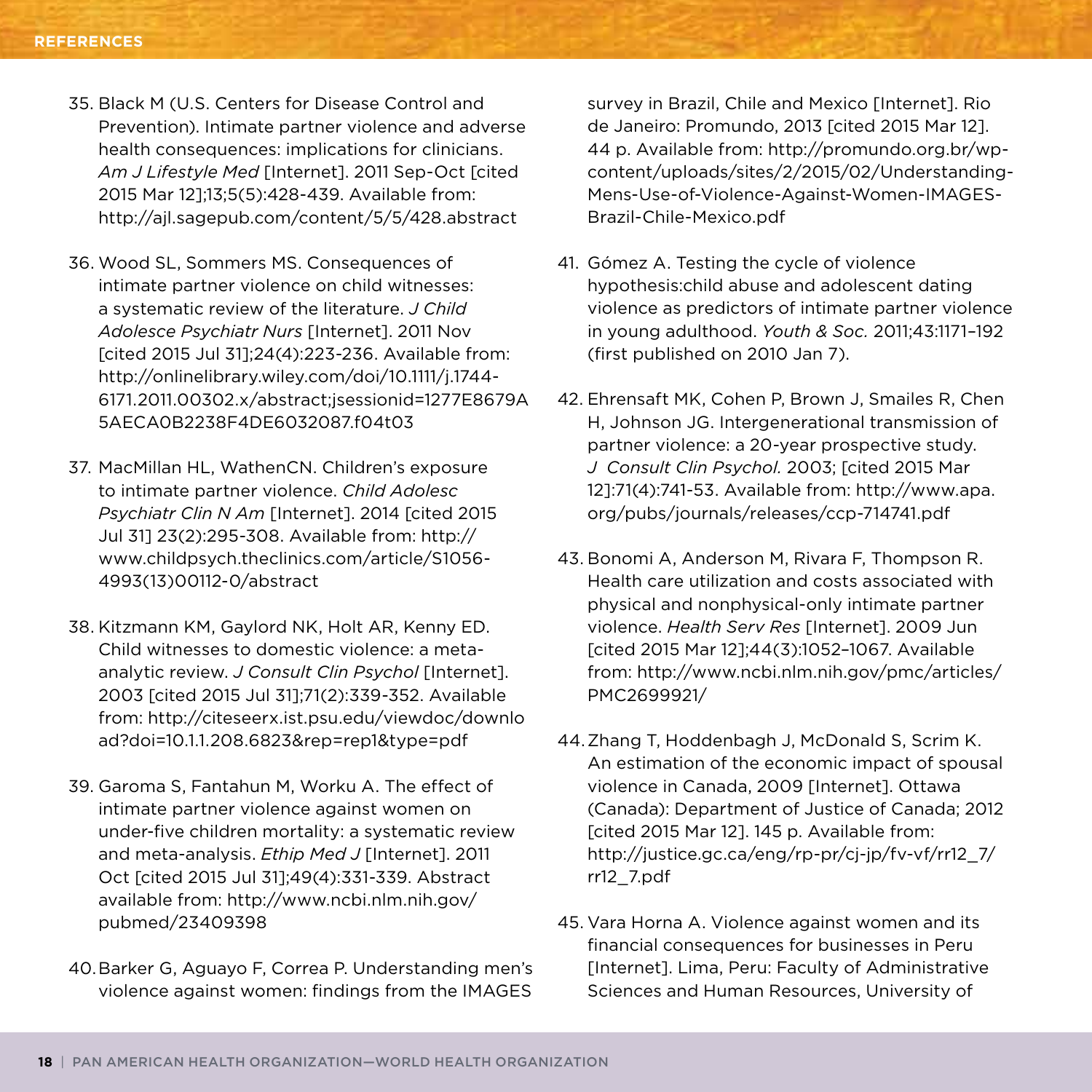San Martin de Porres; Deutsche Zusammenarbeit für Internationale Zusammenarbeit (GIZ) GmbH Regional Program Fighting Violence against Women in Peru, Ecuador, Bolivia and Paraguay (ComVoMujer); 2013 [cited 2015 Mar 12]. 18 p. Available from: http://www.learningtoendabuse. ca/sites/default/files/The%20Impacts%20of%20 Violence%20against%20Women\_Financial%20 Consequences\_Peru\_1.pdf

- 46. Ribero R, Sánchez F. Determinantes, efectos y costos de la violencia intrafamiliar en Colombia [Internet]. Bogotá, Colombia: Centro de Estudios para el Desarrollo Económico (CEDE) de la Universidad de los Andes; 2004 [cited 2015 Mar 12]. 47 p. Available from: https://economia. uniandes.edu.co/components/com\_booklibrary/ ebooks/D200444.pdf
- 47. García-Moreno C, Hegarty K, Lucas d'Oliveira A, Koziol-MacLain J, Colombini M, Feder G. The health-systems response to violence against women. *The Lancet [*Internet]. 2014 Nov 20 (Series on violence against women and girls) [cited 2015 Mar 12];(2):17–29. Available from: http://www. thelancet.com/pdfs/journals/lancet/PIIS0140- 6736(14)61837-7.pdf
- 48.World Health Organization. Responding to intimate partner violence and sexual violence against women: WHO clinical and policy guidelines [Internet]. Geneva: WHO; 2013 [cited 2015 Mar 12]. 56 p. Available from: http://apps.who.int/iris/ bitstream/10665/85240/1/9789241548595\_eng. pdf?ua=1
- 49. World Health Organization. Krug EG, Dahlberg LL, Mercy JA, Zwi AB, Lozano R., eds. World report on violence and health [Internet]. Geneva: WHO; 2002 [cited 2015 Mar 12]. Available from: Webpage:

http://www.who.int/violence\_injury\_prevention/ violence/world\_report/en/ English version: http://whqlibdoc.who.int/ publications/2002/9241545615\_eng.pdf?ua=1

- 50. García-Moreno C, Zimmerman C, Morris-Gehring A, Heise L, Amin A, Abrahams N, et al. Addressing violence against women: a call to action. *The Lancet* [Internet]. 2014 Nov 21 (Series on violence against women and girls) [cited 2015 Mar 12];(5):1– 11. Available from: http://www.thelancet.com/pdfs/ journals/lancet/PIIS0140-6736(14)61830-4.pdf
- 51. World Health Organization. Health care for women subjected to intimate partner violence or sexual violence: a clinical handbook [Internet]. Geneva: 2014 Nov (Field testing version of 2014 Sep) [cited 2015 Mar 17]. Available from: http://apps.who.int/ iris/bitstream/10665/136101/1/WHO\_RHR\_14.26\_ eng.pdf?ua=1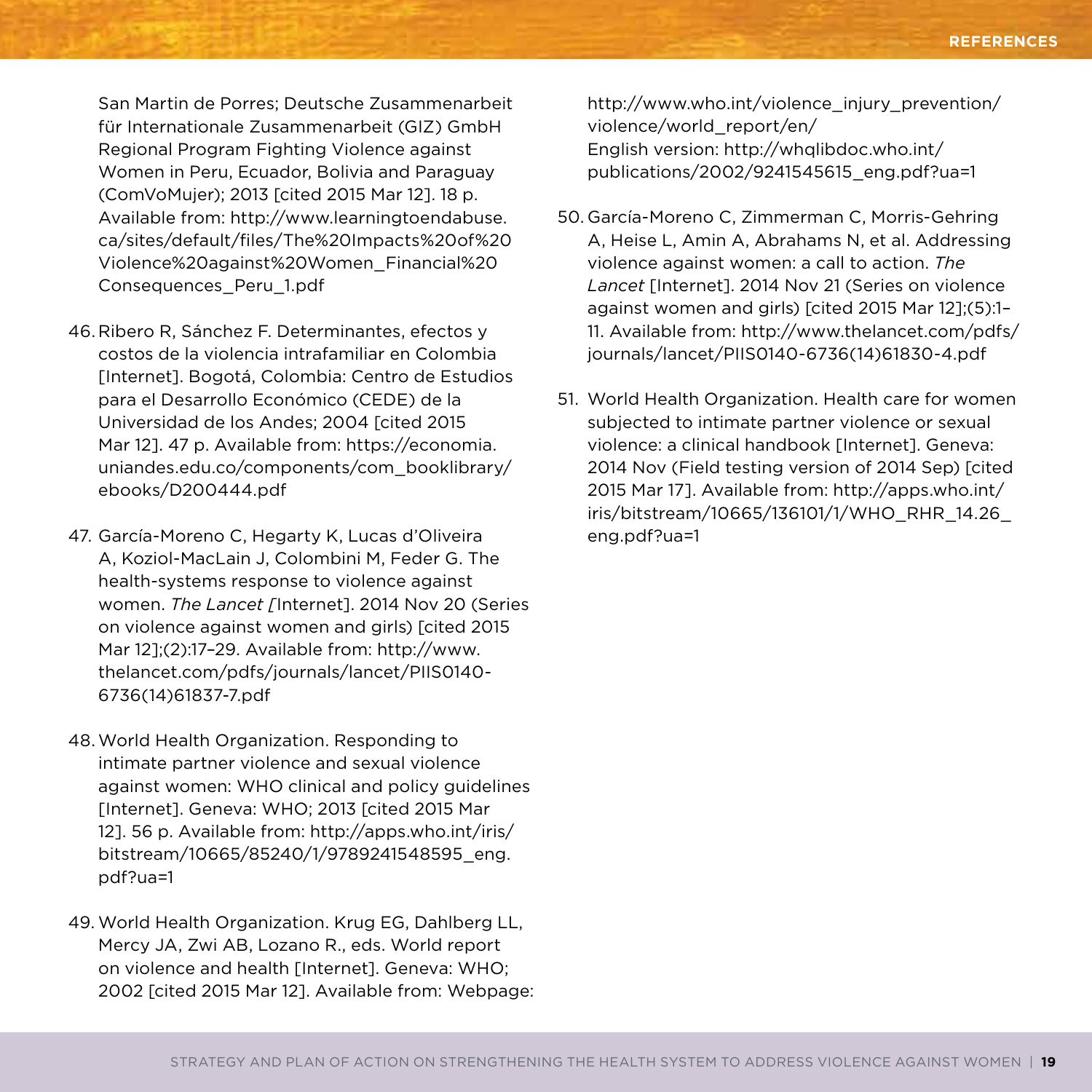# **Annex A**

**Risk Factors associated with the Perpetration of Violence against Women**



Adapted from: WHO. *World report on violence and health*. 2002.; Heise, L. *What works to prevent partner violence: An evidence overview*. 2011.

Associating with delinquent peers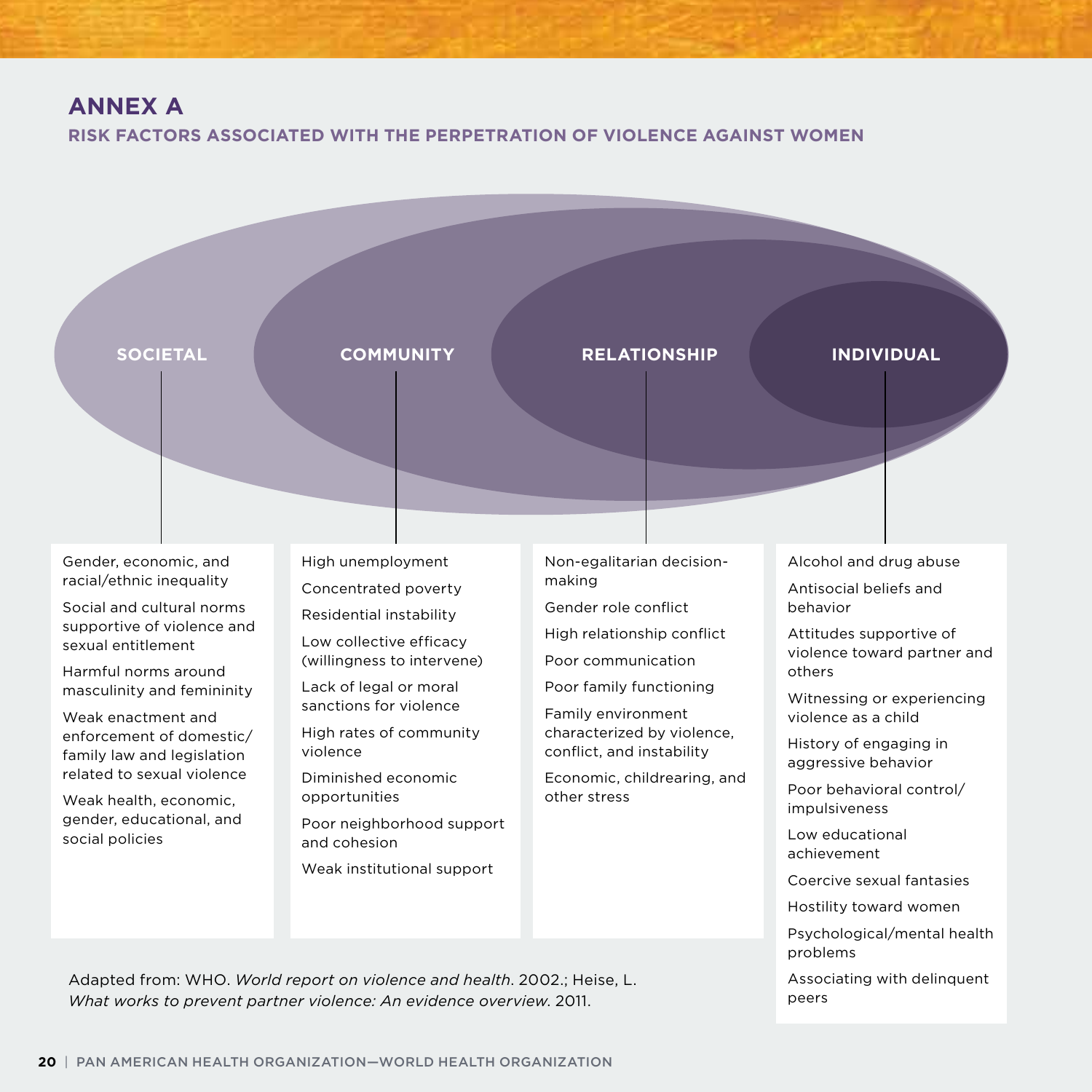# **Annex B**

**Principles guiding PAHO's Strategy and Plan of Action on strengthening the health system to address violence against women**

The following 10 principles guide this Strategy and Plan of Action:

- a) *Universal access to health and universal health coverage and equity*: Essential health services should be made available without risk of those needing services becoming impoverished or experiencing stigma or discrimination (on the basis of sex, age, socioeconomic status, ethnicity, or sexual orientation).
- b) *Human and civil rights:* Human and civil rights are set forth in applicable international and regional treaties as well as in national constitutions and laws. Program, laws, policies, and services to prevent and respond to violence against women should be aligned with these and should, in particular, promote the following principles, as outlined in WHO's *Clinical Handbook: Health care for women subjected to intimate partner violence or sexual violence (51)*:
	- i. life: a life free from fear and violence;
	- ii. self-determination: being entitled to make their own decisions regarding medical care and legal action;
	- iii. the highest attainable standard of health: health services of good quality available, accessible, and acceptable to women;
	- iv. non-discrimination: health care services offered without discrimination, and treatment not refused based on sex, race, ethnicity, caste, sexual orientation, religion, disability, marital status, occupation, or political beliefs;
	- v. privacy and confidentiality: provision of care, treatment, and counseling that is private and confidential;
- vi. information: the right to know what information has been collected and to have access to this information.
- c) *Gender sensitivity and equality and cultural/ethnic diversities*: Prevention of and response to violence should also take into account gender norms, in particular, harmful constructions of masculinities that devalue the role of women, condone the use of violence, and blame women for the violence they experience. It is important to understand that violence against women is rooted in power imbalances and structural inequalities between women and men, that women may have less access than men to resources such as money or information, and that this may affect their ability to leave an abusive situation. It is also important to recognize and address multiple forms of discrimination that can contribute to increased vulnerability to violence on the basis of class, culture/ethnicity, age, disability, sexual orientation, gender identity, and others.
- d) *A multisectoral response:* A health systems response to violence against women should be situated within a comprehensive and coordinated multisectoral response. This requires partnerships among multiple sectors, including health, machineries for advancement of women or promotion of gender equality, child protection, education, law enforcement, judicial and social affairs. It also requires coordination and partnerships between public and private sector, as well as civil society, professional associations, academia and other relevant stakeholders, as appropriate to each country's situation.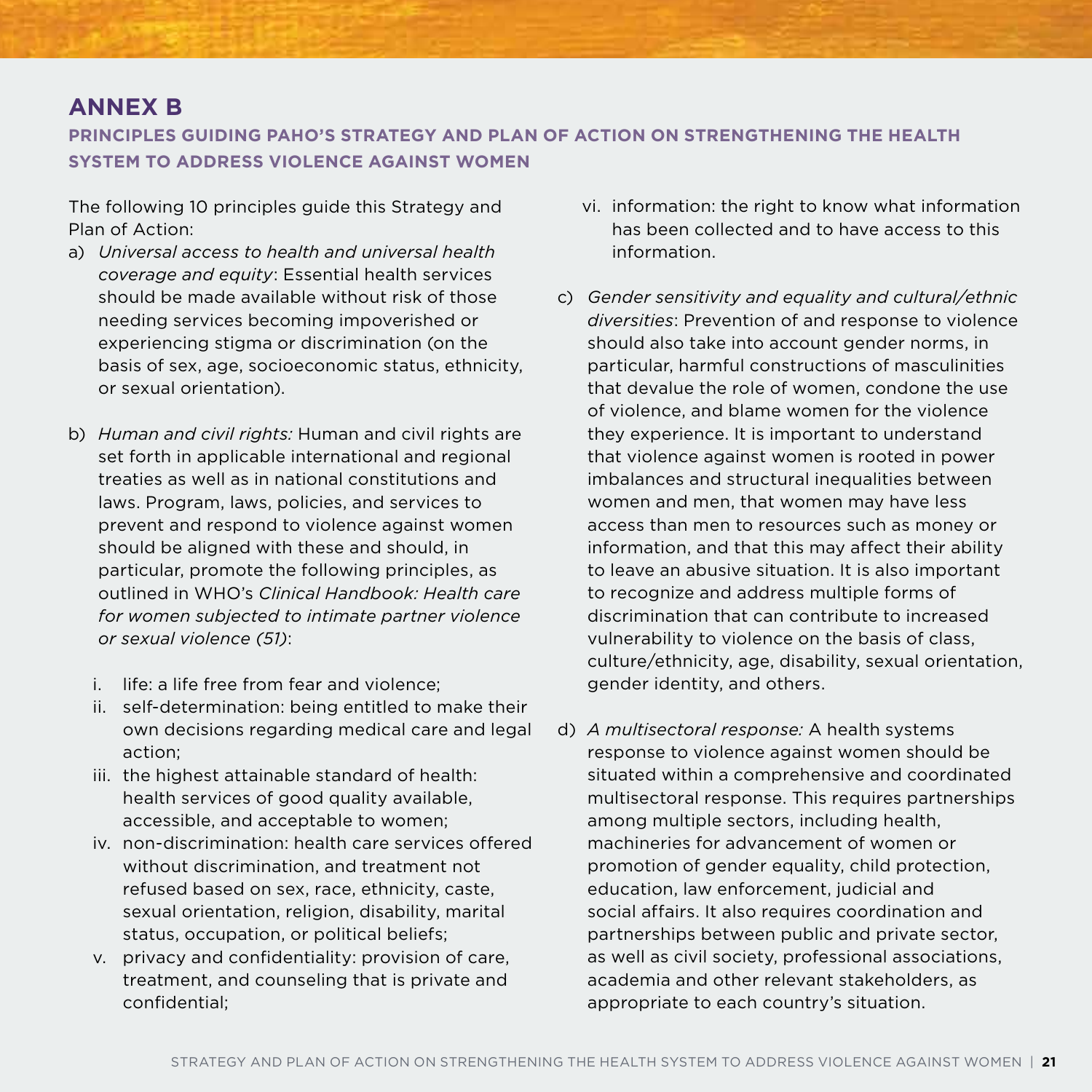- e) *Evidence-based practice:* Programs, policies and services to prevent and respond to violence against women should be based on the best scientific evidence available and/or best practice consensus, and should be tailored to the specific sociocultural context.
- f) *Life-course approach:* This approach recognizes that positive and negative factors can influence the trajectories and outcomes of an individual's health and development, and acknowledges the different manifestations of violence throughout the life course.
- g) *A comprehensive response:* A comprehensive response to addressing violence also requires phased programming that takes into account varying stages of health systems development across countries.
- h) *Community involvement:* Efforts should be made to listen to the needs of community members including those who are living with or have experienced violence—and meaningfully involving them in policy and program development and in monitoring and evaluation.
- i) *Autonomy and empowerment:* Programming should respect the autonomy of individuals to make full, free, and informed decisions regarding the care they receive and the services they choose to pursue. Programs, policies, and services also need to empower those who experience or are affected by violence by respecting their dignity; reinforcing their value as persons; not blaming or judging them for their experience of violence; and providing information, counseling, and services that enable them to make their own decisions.

j) *Engaging men and boys:* Engaging men and boys in prevention is a critical component in efforts to promote gender equality, empower women, and change social and cultural attitudes, practices, and stereotypes that contribute to male violence against women.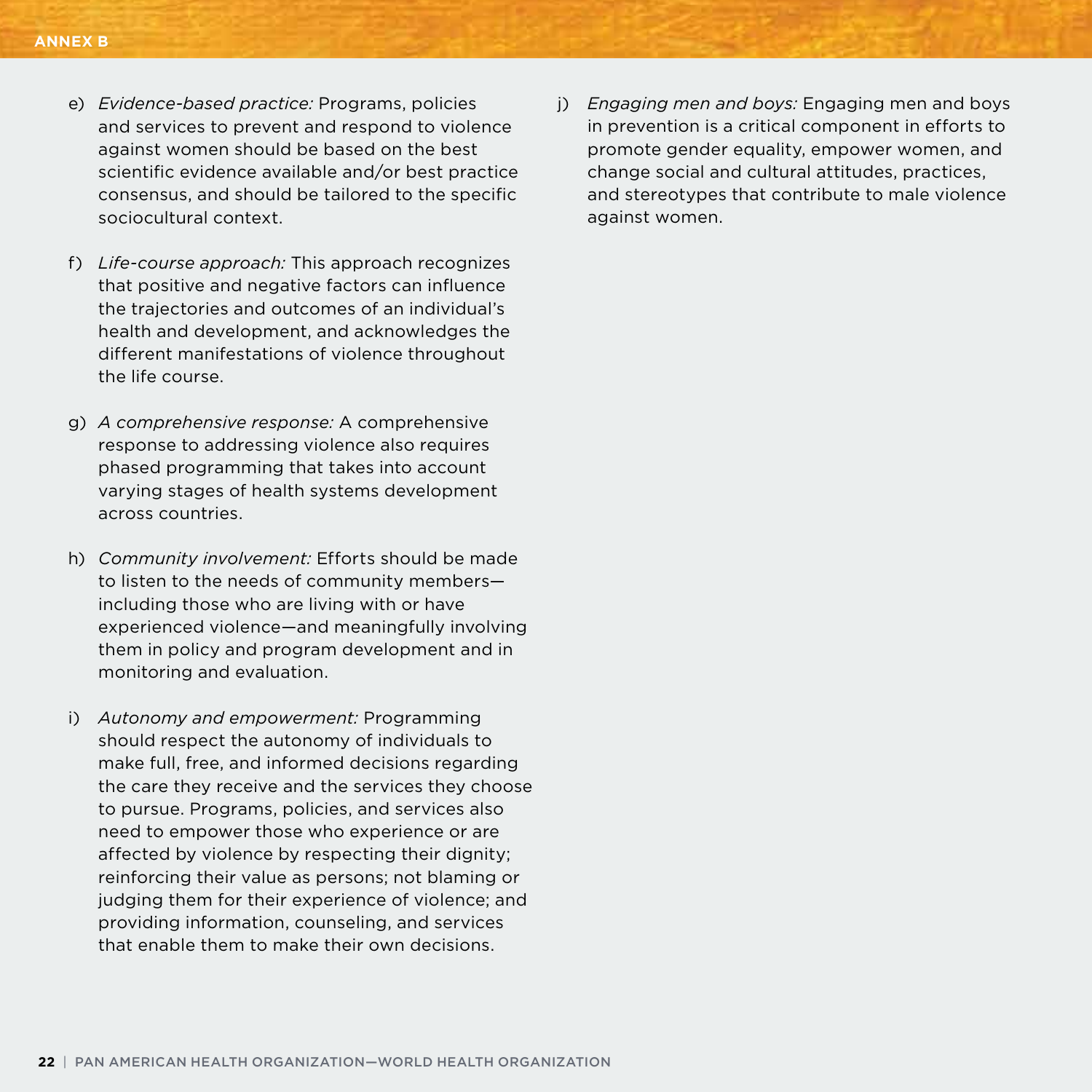# **Annex C**

**PROPOSED RESOLUTION: STRATEGY AND PLAN OF ACTION ON STRENGTHENING THE HEALTH SYSTEM TO ADDRESS VIOLENCE AGAINST WOMEN**

# **54th DIRECTING COUNCIL**

# *67th SESSION OF THE REGIONAL COMMITTEE OF WHO FOR THE AMERICAS*

*Washington, D.C., USA, 28 September-2 October 2015*

CD54.R12 Original: English

*RESOLUTION*

# *CD54.R12*

# *STRATEGY AND PLAN OF ACTION ON STRENGTHENING THE HEALTH SYSTEM TO ADDRESS VIOLENCE AGAINST WOMEN*

## *THE 54th DIRECTING COUNCIL,*

Having reviewed the *Strategy and Plan of Action on Strengthening the Health System to Address Violence against Women* (Document CD54/9, Rev. 2);

Bearing in mind that the Constitution of the World Health Organization establishes that "the enjoyment of the highest attainable standard of health is one of the fundamental rights of every human being without distinction of race, religion, political belief, economic or social condition;"

Observing that violence against women constitutes a public health problem of grave proportions and a violation or an abuse of women's human rights and fundamental freedoms, and impairs or nullifies the observance, enjoyment, and exercise of such rights and freedoms;

Deeply concerned that violence against women affects one in every three women in the Americas;

Aware that violence against women can take many forms, but that sexual, physical, and emotional violence perpetrated by a male partner against a woman is the most prevalent form of violence against women;

Cognizant that violence against women is rooted in gender inequality and in power imbalances between men and women;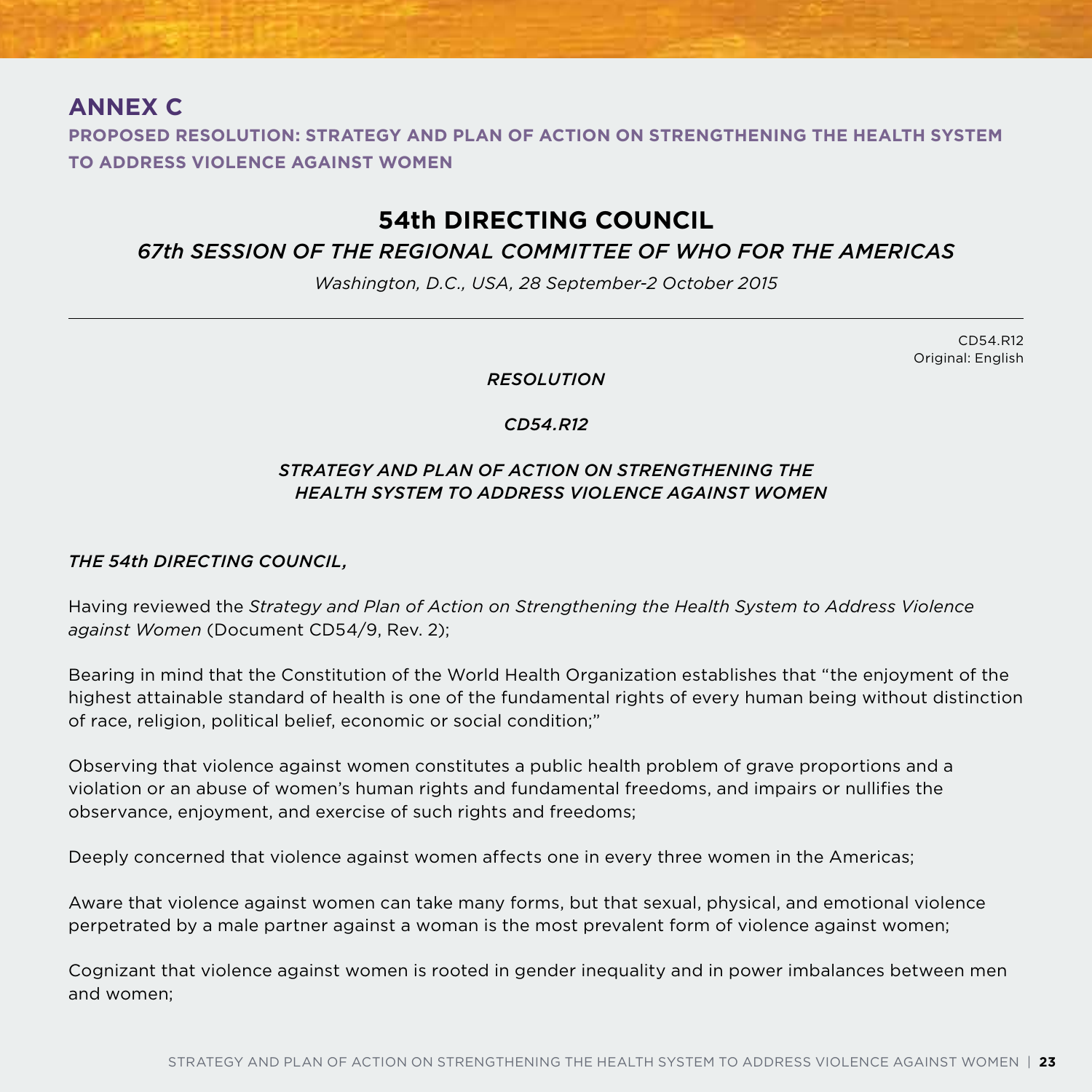Aware that such violence has long-lasting and profound consequences for women's health, the health of their children, the well-being of their families and communities, and the economy and development of nations;

Recognizing that health systems have an important role to play in preventing and responding to violence against women as part of a comprehensive and multisectoral effort;

Recalling Resolution WHA67.15 (2014), Strengthening the role of the health system in addressing violence, in particular against women and girls, and against children;

Recalling additional relevant PAHO Governing Bodies resolutions, including: Strategy for Universal Access to Health and Universal Health Coverage (CD53.R14 [2014]); Health and Human Rights (CD50.R8 [2010]); and Plan of Action for Implementing the Gender Equality Policy (CD49.R12 [2009]),

## *RESOLVES:*

- 1. To approve and implement the *Strategy and Plan of Action on Strengthening the Health System to Address Violence against Women* within the context of the particular conditions of each country.
- 2. To urge the Member States, taking into account the shared responsibilities in federated States, to:
	- a) improve the collection and dissemination of comparable data on the magnitude, types, risk and protective factors, and health consequences of violence against women;
	- b) strengthen the role of their health systems to address violence against women to ensure that all women at risk or affected by violence—including women in situations of vulnerability due to their socio-economic status, age, ethnic or racial identity, sexual orientation, gender identity and/or disabilities—have timely, effective and affordable access to health services;
	- c) encourage addressing violence against women in relevant health initiatives, including maternal and child health, sexual and reproductive health, HIV/AIDS, and mental health;
	- d) promote the engagement of the health system with other government and civil society partners as part of a multisectoral effort to address violence against women;
	- e) consider the related budgetary implications and safeguard adequate resources to support the implementation of efforts to address violence against women.
- 3. To request the Director to:
	- a) support the implementation of the Strategy and Plan of Action in order to maintain and strengthen collaboration between the Pan American Sanitary Bureau and the countries and territories to address violence against women;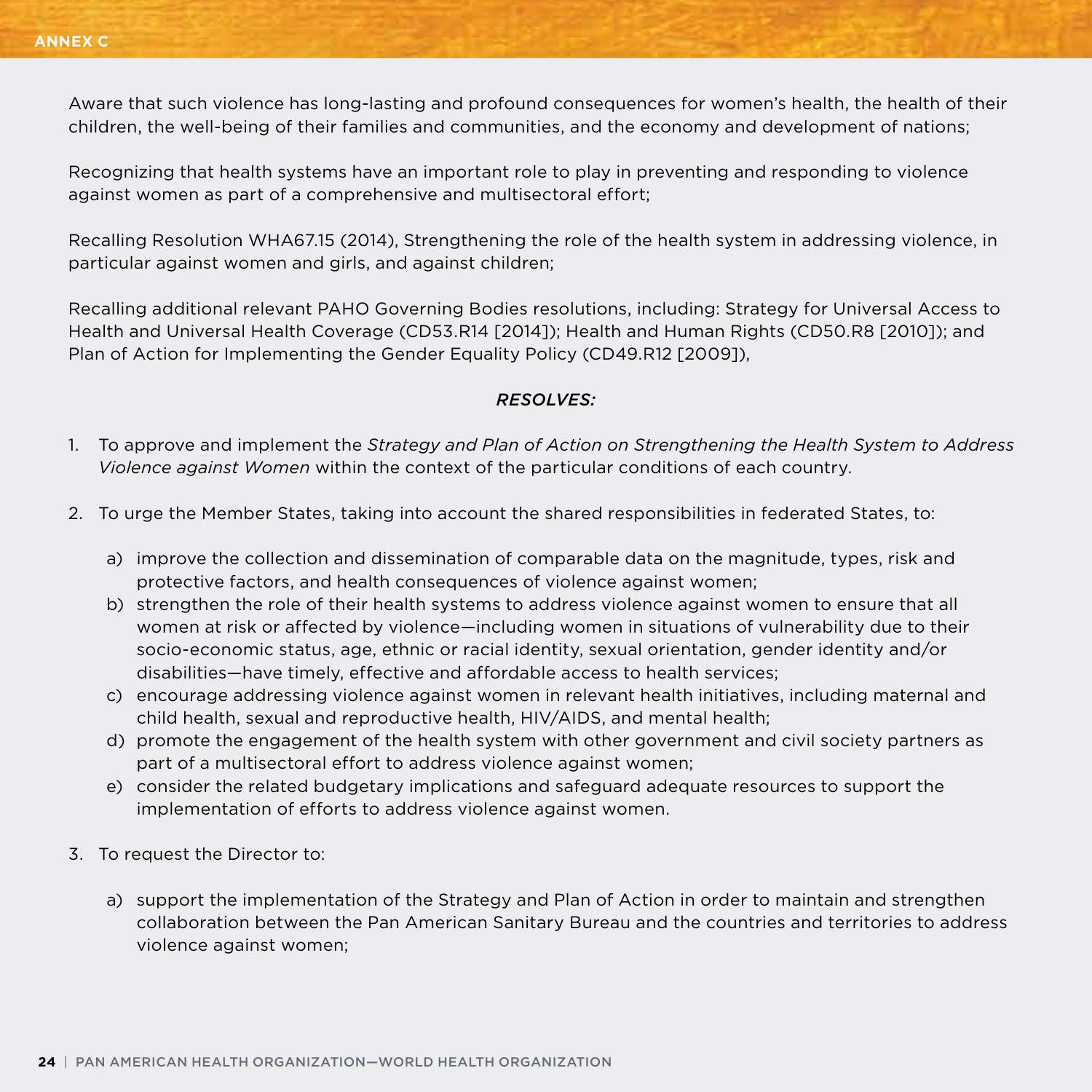- **annex c**
- b) continue to strengthen PAHO and WHO efforts to develop the scientific evidence on the magnitude, trends, health consequences and risk and protective factors for violence against women, and on effective strategies to prevent and respond to this type of violence;
- c) continue to support countries and territories, upon their request, by providing technical assistance to strengthen the capacity of health systems to address violence against women;
- d) facilitate PAHO cooperation with the human rights committees, bodies, and rapporteurships of the United Nations and Inter-American systems;
- e) continue to prioritize the prevention of violence against women and consider the possibility of allocating additional resources for implementing the Strategy and Plan of Action.

*(Seventh meeting, 1 October 2015)*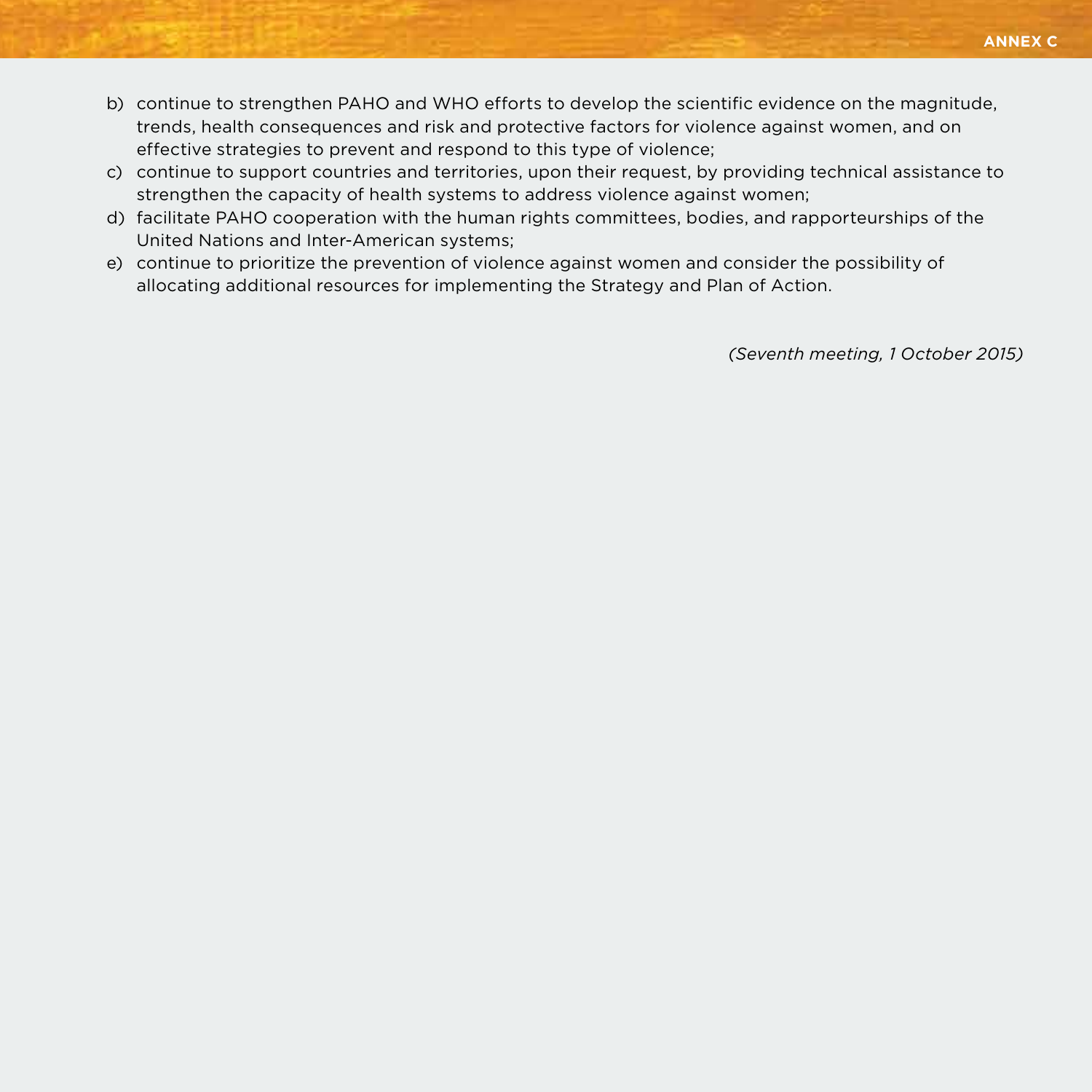*"Violence against women is a problem of great magnitude and wide-ranging health implications. It is a problem that the health sector must address."*

Carissa F. Etienne, Director, PAHO/WHO